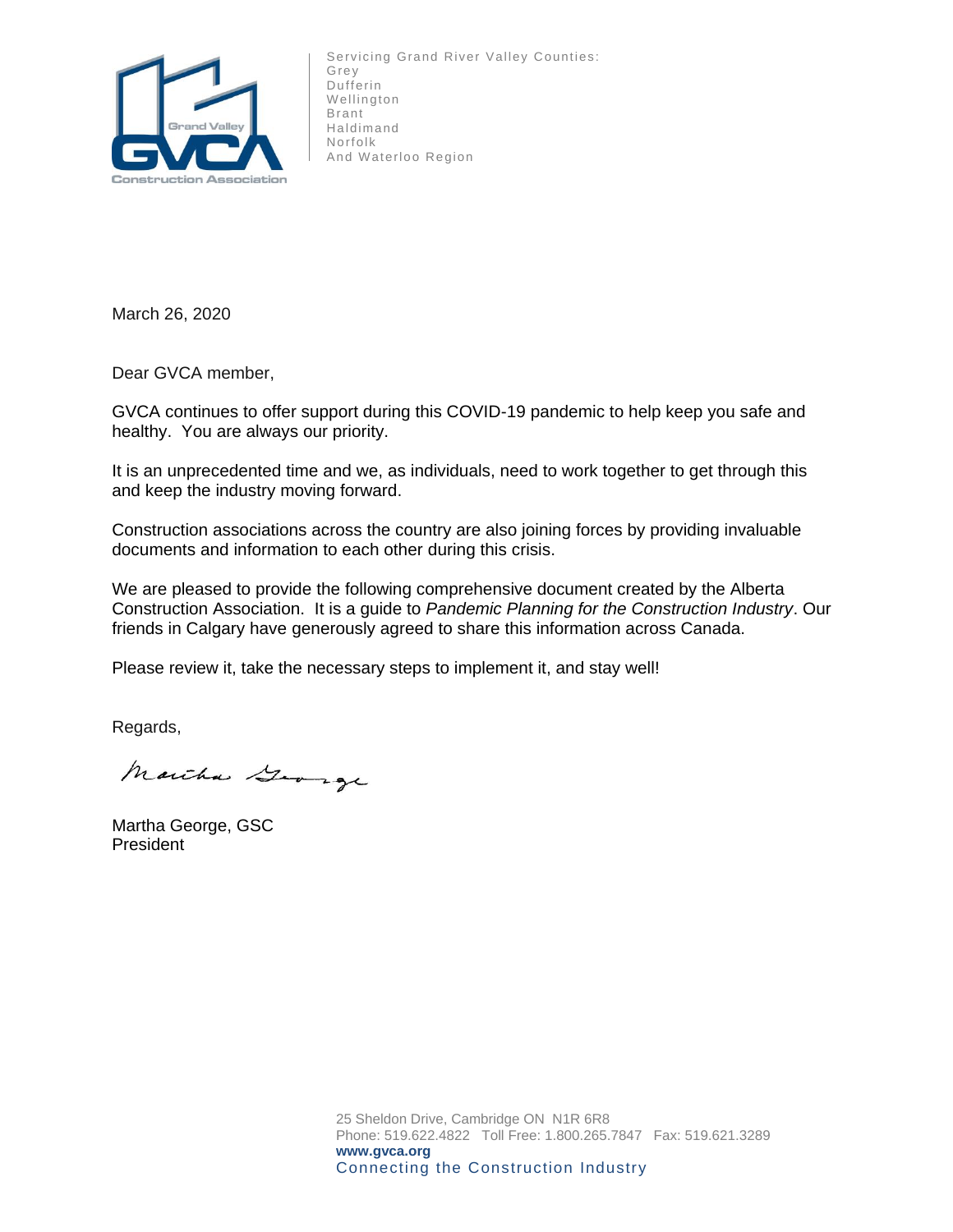

### **PANDEMIC PLANNING FOR THE CONSTRUCTION INDUSTRY – A GUIDE.**

Version 2.0 - March 24<sup>th</sup>, 2020

Many organizations in our industry do not have internal resources to create such content while other larger organizations do. In a display of community leadership many of these larger organizations have been willing to share their various approaches over the last week as a way of helping to get the best information into as many sets of hands as possible to ensure that our industry has a strong response.

As we as an industry approach the current situation and attempt to maintain business continuity, we have gathered some of the best practices and now share these in our new Version 2.0 document.

This second version has evolved quite significantly and contains many more contributions

*Please note that the following is provided merely as a guide* and as stated above, it is based on collective policies and practices that are being followed by a number of General and Trade Contractors in Alberta.

We hope that by sharing this information our industry will be able to respond consistently and quickly to the Pandemic. These practices can be used, built on or amended as you see fit. We intend to keep updating this document as more information becomes available.

Our experts in safety and site management are the best in the world and with the right tools will be able meet these new challenges and the ones that lie ahead.

#### *Please direct all questions or comments on this document to:*

**Bill Black, B.Sc., CEC, LEED AP**  President & COO Calgary Construction Association

(403) 830 7477 billblack@cgyca.com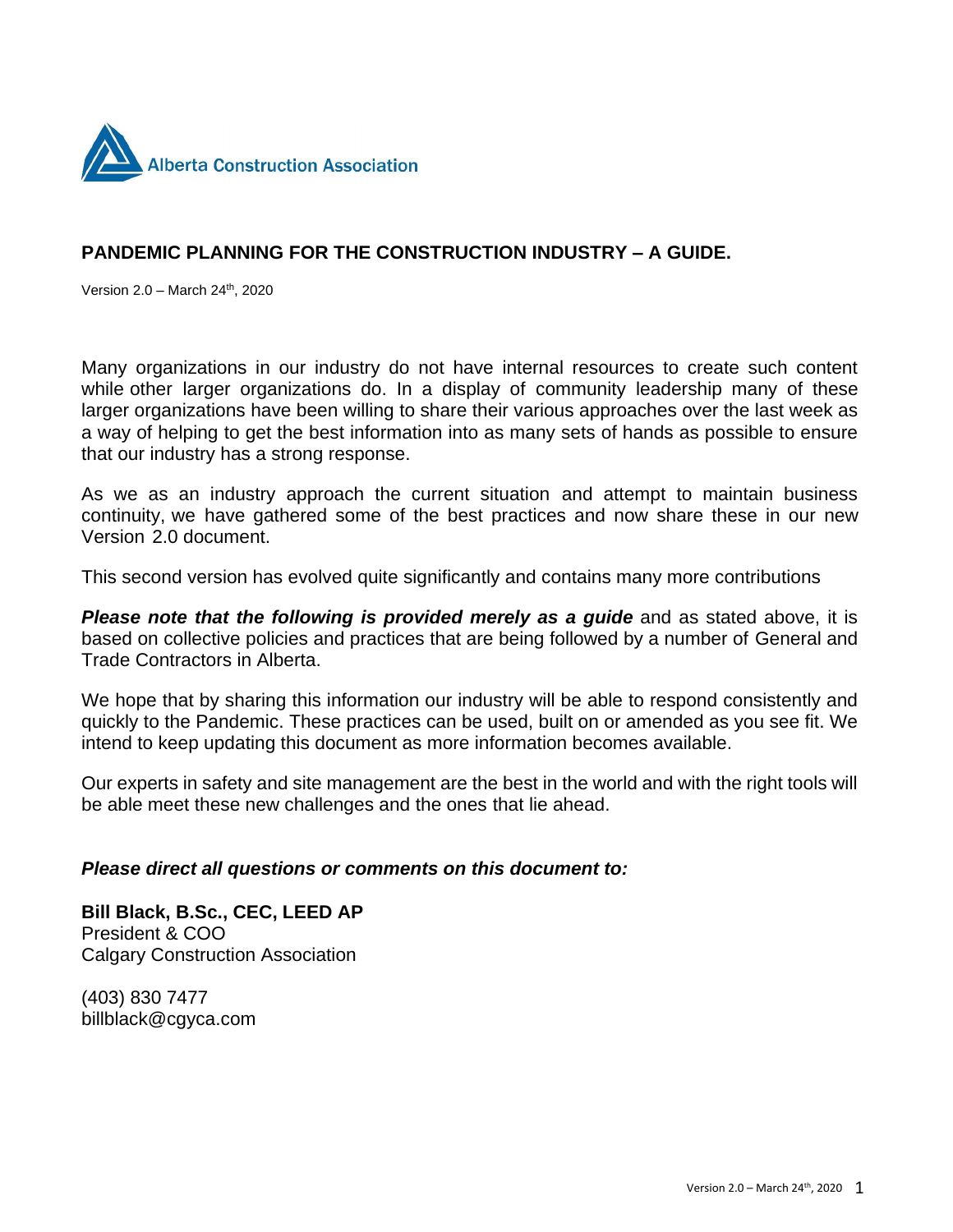# **How COVID**‐**19 is transmitted: overall guidance for protecting yourself and others**

On all construction sites, either as a sub or prime contractor, you must do everything possible to follow the advice of Health Officials.

The following is a general overview of how COVID‐19 is transmitted. It is provided merely for background and to inform strategies aimed at implementing the rules set out in the balance of this document. Full details on these issues should be obtained from the Centers for Disease Control and Prevention, Health Canada and the World Health Organization, or a medical professional.

- The virus is thought to spread through respiratory droplets. Respiratory droplets may be produced through a cough, a sneeze, normal breath or conversation.
- These respiratory droplets may cause viral transmission from person to person when individuals are near one another. Recent guidelines from the U.S. Department of Labor provide further guidance and recommend that individuals should avoid working less than six feet from others for prolonged periods.
- The respiratory droplets may also land on clothing or other objects. It may be possible for an individual to contract COVID‐19 by first touching a surface or object that has the virus on it and then touching their own mouth, nose or possibly their eyes.

These general principles should be considered when applying the practices outlined in this document.

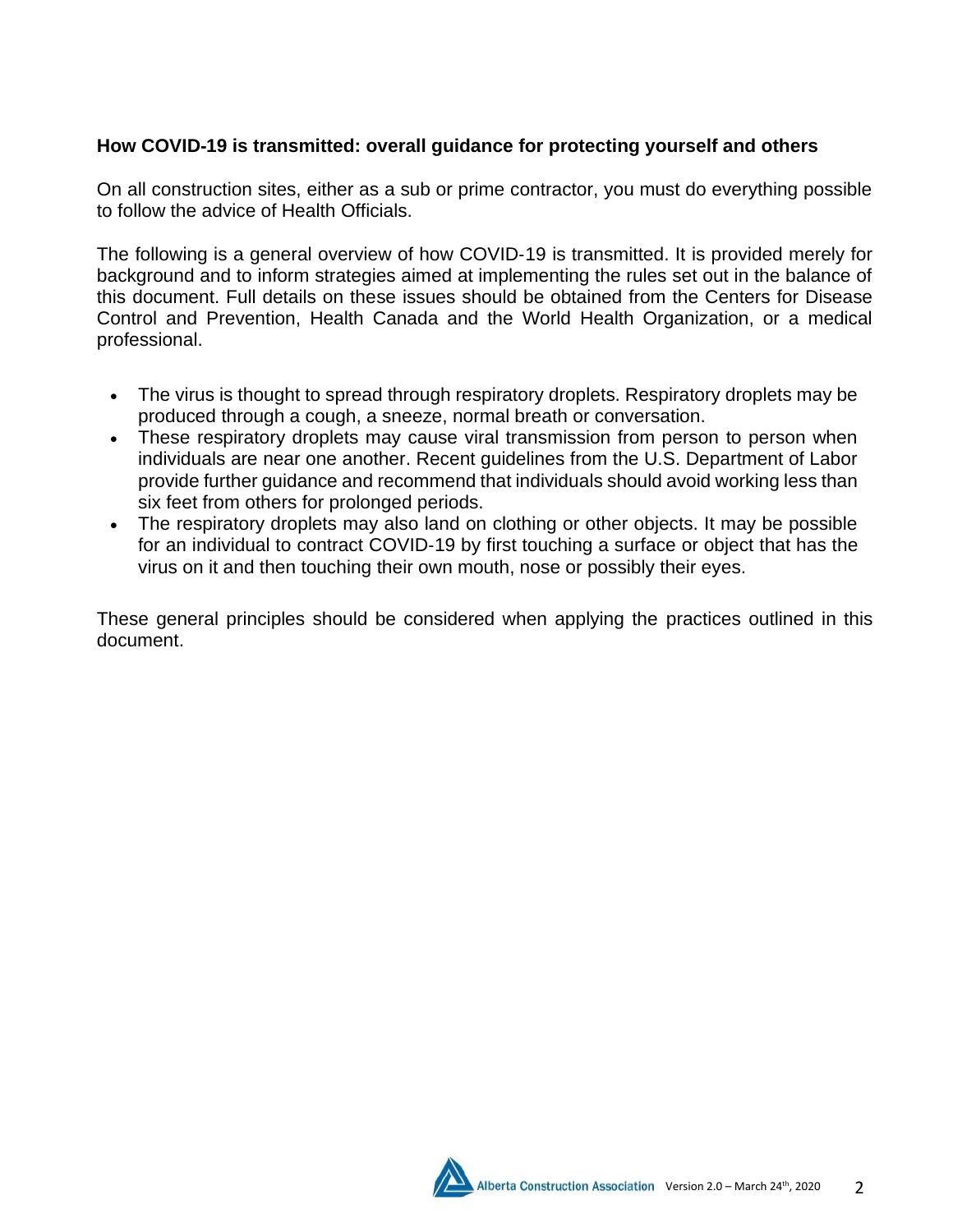#### **GENERAL PRINCIPLES.**

#### **Your Health and Protecting Others.**

Active participation is critical as this is a work in progress which is new territory for us all. It will be a team effort across industry so do please share any ideas or suggestions that can make it safer and contact your supervisor or HSE Manager promptly. If you have questions or concerns, please direct them to your supervisor. The goal is to provide a safe workplace, if any person has a safety concern then sharing these is extremely important.

Adherence to safety procedures is necessary as safety and health is our principle concern. Contractors and workers who do not comply with these procedures may be asked to leave the site and not permitted to return until the current situation is less acute. At the end of the day risky behavior on the part of one puts all of us in jeopardy.

Prevention procedures should be based on health monitoring, social distancing, hand hygiene, cleaning and disinfecting as well as contractor and project specific procedures to prevent the transmission of COIVD-19 to workers on a project

### **Social Distancing**

Social distancing is a technique to prevent the spread of COVID-19 by limiting close contact with others. The Public Health Authority recommends keeping a distance of 2 meters (6 ft.) from each other.

All workers shall observe social distancing. Social distancing measures include:

- limiting groups of workers coming together in orientation, lunch and meeting rooms, tool cribs, change rooms, smoking areas, etc.
- preventing workers from congregating at the entrance to the: project, hoist, stair wells, scaffolding, washroom facilities, etc.
- restricting access to occupied work areas like trailer offices, etc.
- controlling traffic patterns where practicable designate only up and only down stairwells or in / out gates, this avoids the potential for workers to pass each other within the social distancing space.

Contractors are required to:

- communicate and reinforce **self-distancing** practices with their workers
- conduct regular inspections of their worker areas to verify that workers are practicing social distancing, to the best of their ability
- notify us of any concerns they have for social distancing practices or work procedures

Informational signage, warning workers of the importance of **self-distancing** will be installed at locations on the project were there is a potential for workers to congregate. We will conduct regular inspections of the project to verify that workers are observing social distancing.

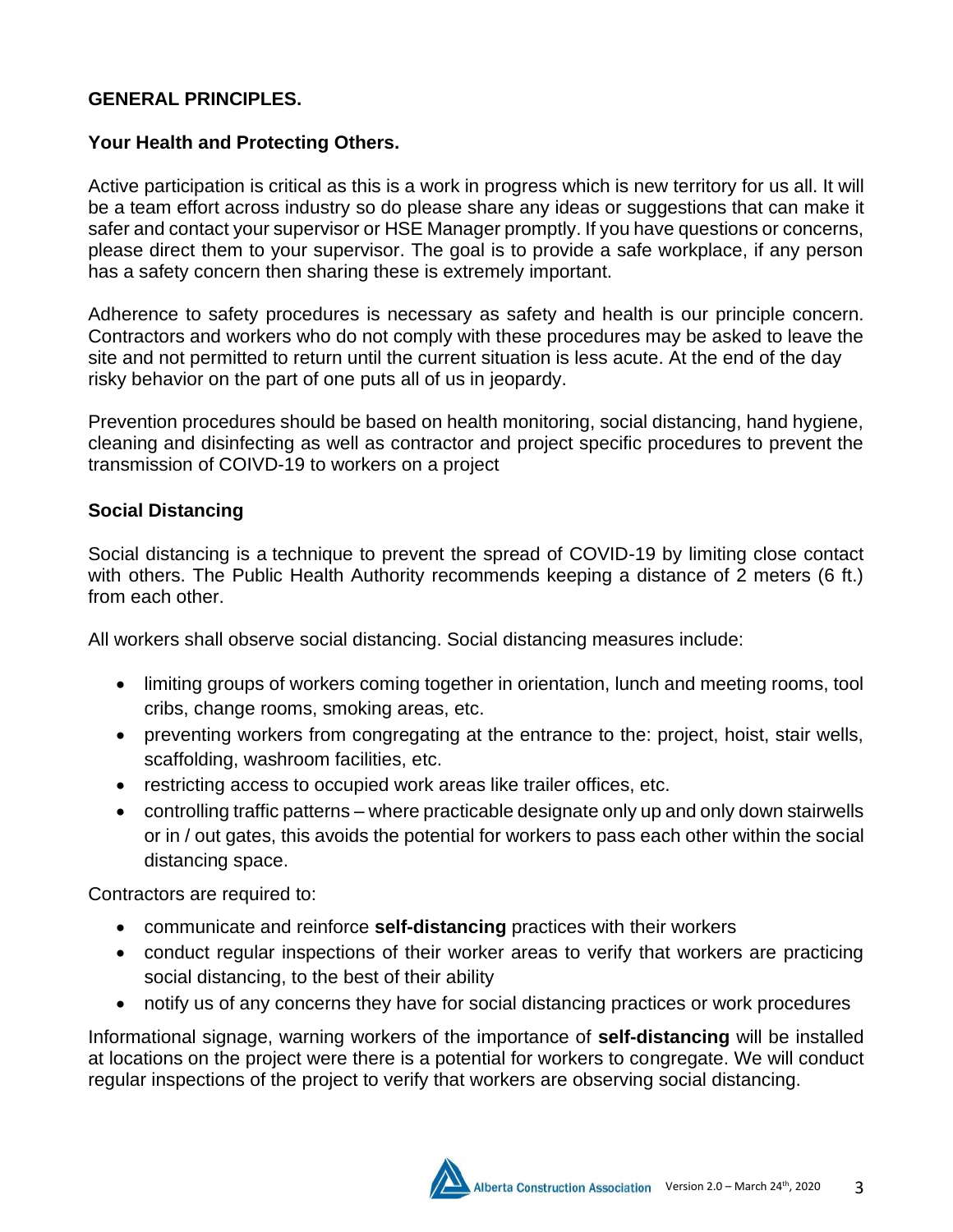# **Hand Washing and Hand Sanitization**

Hand washing minimizes the risk of infection. Proper hand washing helps prevent the transfer of infectious material from the hands to other parts of the body—particularly the eyes, nose, and mouth—or to other surfaces that are touched. Hands that are visibly soiled or dirty should be washed with soap and water - hand sanitizer is less effective on soiled or dirty hands.

Workers are required to wash or sanitize their hands:

- at the start of their shift and before they start work
- before eating, drinking or smoking
- after using the toilet facilities
- after handling any tools or materials that may be contaminated
- at the end of the shift before they leave work

We will provide or make available hand washing and hand sanitization facilities to meet the needs of the volume of workers at the project.

Informational signage, describing proper hand washing and hand sanitization techniques will be posted at hand washing and hand sanitization facilities.

#### **Cough / Sneeze Etiquette**

Workers are expected to follow cough/sneeze etiquette, which is a combination of measures that minimizes the transmission of diseases via droplet or airborne routes. Cough/sneeze etiquette includes the following:

- Cover your mouth and nose with a sleeve or tissue when coughing or sneezing.
- Use tissues to contain secretions and dispose of them promptly in a waste container.
- Turn your head away from others when coughing or sneezing.
- Wash hands regularly.

#### **Self-Awareness**

If you are exhibiting flu‐like symptoms such as fever, coughing or congestion: **Do not come to work**;

- Contact your supervisor and your Human Resources department to let them know that you are exhibiting the symptoms; and
- Consult with AHS '811' / a healthcare professional on next steps before returning to work.

The response to the COVID‐19 virus continues to change on a regular basis. All parties are required to meet current requirements and be adaptable to new initiatives when required.

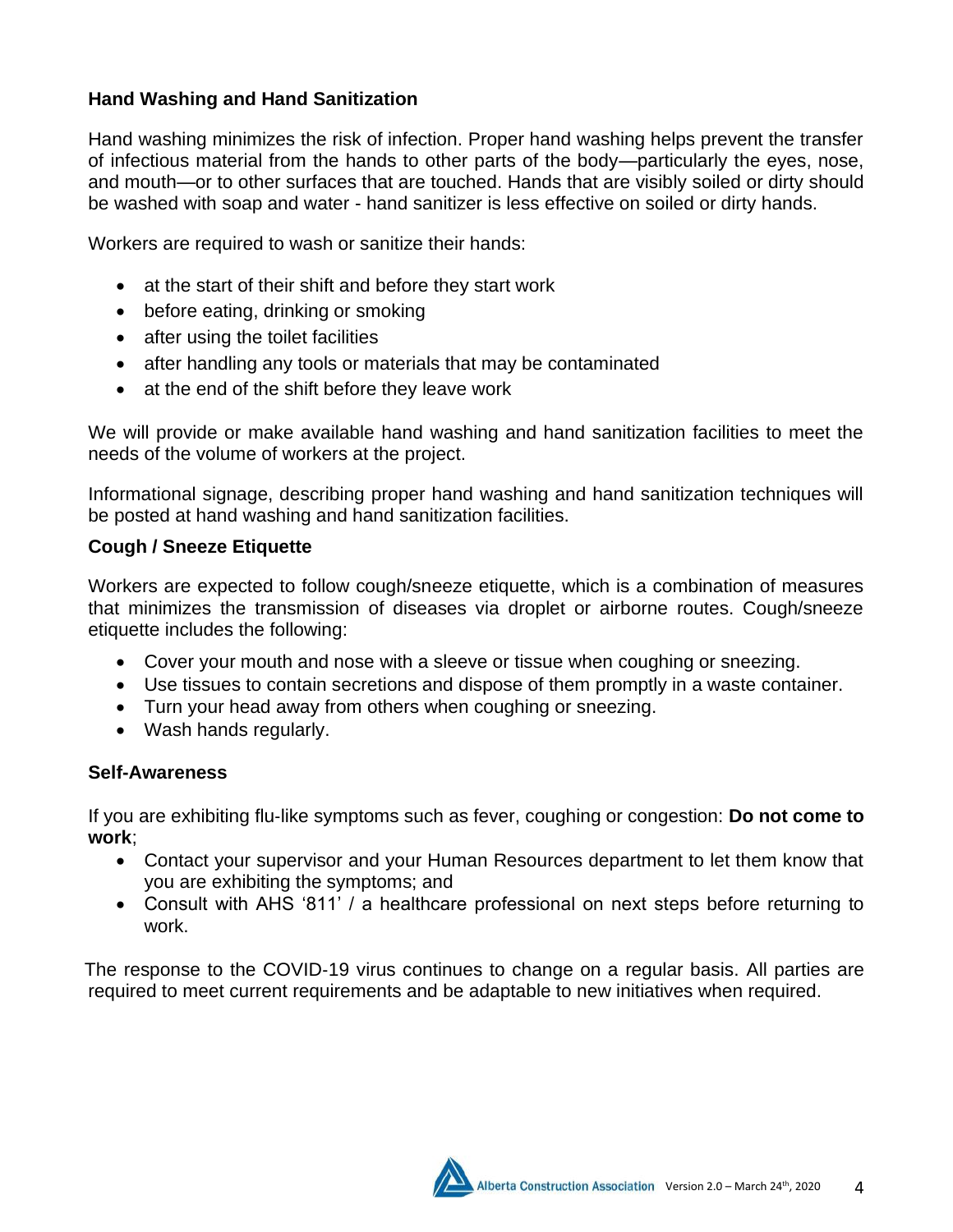# **PANDEMIC PLANNING FOR WORKSITES:**

Some of the following measures will be subject to site size and complexity.

# **COVID Safety Coordinator**

At each appropriate worksite it is recommended to appoint one or more employees responsible to be the COVID Safety Coordinator (CSC). Should the site size be such that this is not feasible then the CSC function will be conducted by the site superintendent.

The CSC will:

- Review and assess Contractor COVID Prevention Procedures.
- Conduct regular inspections of the worksite to monitor adherence to COVID Prevention Procedures and record inspection findings*.*
- Review and store Health Questionnaires in accordance with privacy considerations.
- Document Contractor attendance issues*.*
- Monitor cleaning to verify that approved products and procedures are being followed.
- Inspect wash stations and hand sanitization stations to verify that they are adequately stocked and posters explaining hand washing and hand sanitization are posted.
- Post and inspect other signage to verify that it is located in correct location and in good order.
- Verify that First Aid Attendants have the necessary safety equipment and are using it correctly.
- Investigating any reports of workers that are not complying with procedures or concerns for workers health. Coordinate with our Superintendent and Contractors Supervisor / Contractors CSC.
- Refer any issues or concerns to Project Superintendent and HSE Manager.
- Immediately report and investigate presumed and confirmed cases of COVID 19 with the assistance of Superintendent and HSE Manger.
- Review and instruct project staff in this procedure and other COVID-19 documentation.
- Monitor this procedure and other documents for updates and assist Project Supervision in disseminating that information to Contractors and workers.

Trade Contractors are required to appoint someone at each site responsible for monitoring their workers for compliance with their COVID prevention procedures and site COVID Prevention Procedures. This may be a foreman or senior site management. The Contractors CSC must spend a significant amount of their time monitoring workers by greeting and organizing them when they arrive to work, inspecting their work areas, monitoring their health, informing their workers of any changes to procedures and liaising with us and their companies management responsible for COVID prevention.

Contractors will provide the name and cell phone of their CSC to the on-site CSC.

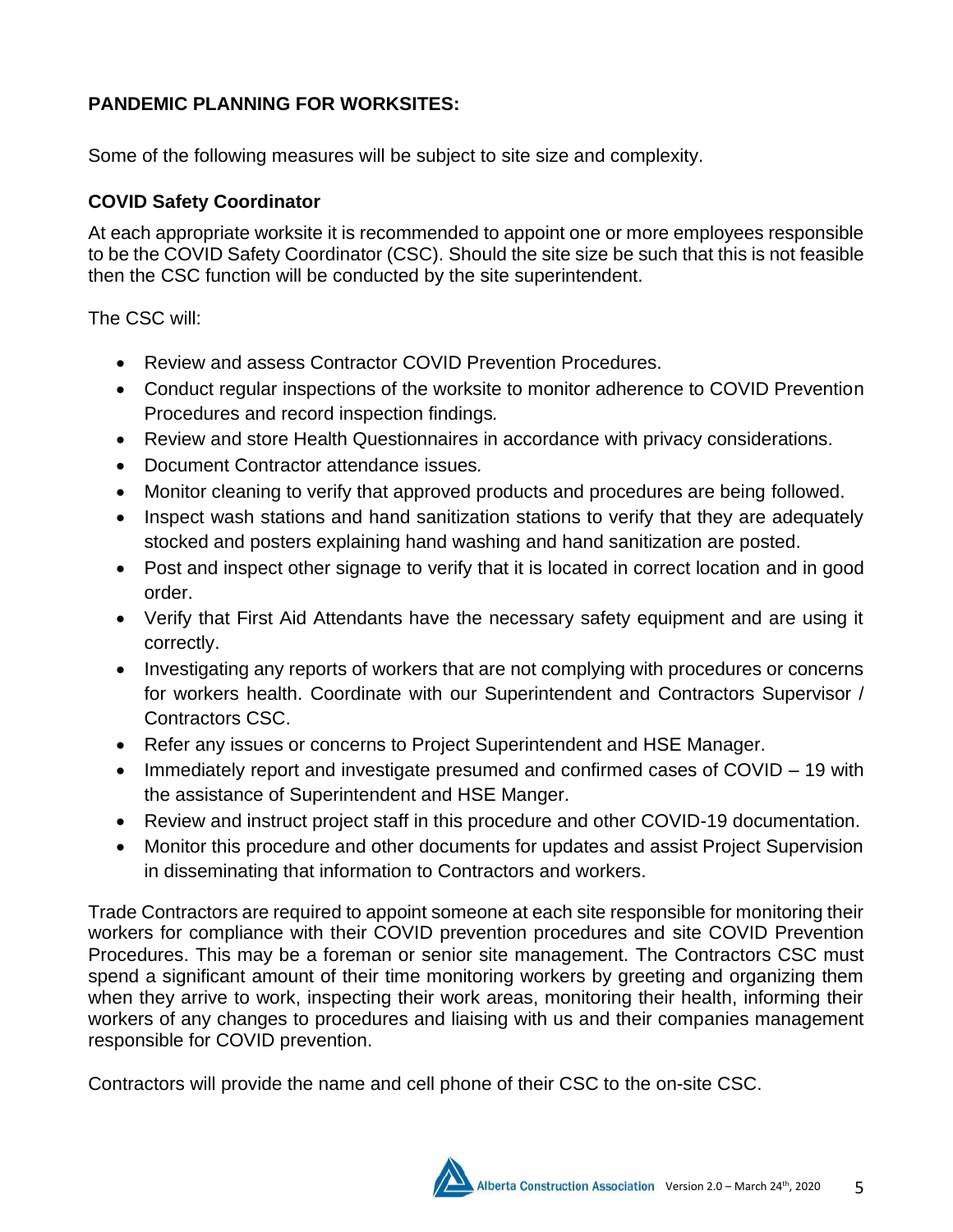# **Contractor COVID – 19 Prevention Procedures**

Contractors are required to forward copies of their procedures to prevent the transmission of COVID – 19. Contractors must identify which tasks may be impacted by social distancing restrictions and implement mitigation measures. for example:

- site orientations
- training
- tasks that involve two or more workers to work in close proximity. i.e. Carrying pipe or drywall
- restricted work locations where there is insufficient space to maintain social distancing i.e. cab of a vehicle or small room

Contractors must identify tasks where there is a potential for transmission through shared use of PPE, tools and equipment and implement mitigation measures. For example:

- PPE face shields at cutting stations, fall protection ropes and lanyards, etc.
- tools hand saws, chop saws, grinders, vacuums, etc.
- equipment aerial work platforms, forklifts, power trowels, etc.

Where Contractors are responsible for cleaning and disinfecting, they are required to provide two copies of cleaning product information and cleaning procedures for review to verify that they can prevent the transmission of COVID – 19.

#### **Contractors are responsible for reviewing the procedures and implementing practices that prevent the transmission of COVID -19 for the subtrades working for them.**

Contractors may be required to appoint a CSC at each work location.

If Contractors have not provided COVID – 19 Prevention Procedures, they may not be allowed to work on this project.

# **Health Verification of Workers and Visitors**

The health and well-being of workers and visitors is paramount. To protect workers and visitors and provide a safe and healthy workplace there is an increased responsibility on Contractor supervisors and supervisors to be vigilant and that includes monitoring for symptoms of COVID-19.

Workers and visitors who are exhibiting symptoms of COVID 19 or are otherwise recommended to be in self-isolation or self-quarantine in accordance with recommendations of the Public Health Authority are not permitted on projects.

1. Any workers or visitors intending to access the site must complete a Health Questionnaire (*see Appendix A*). The purpose of the questionnaire is to verify that workers are free, to the best of their knowledge, of COVID-19 symptoms and related restrictions in accordance with Public Health Authority recommendations.

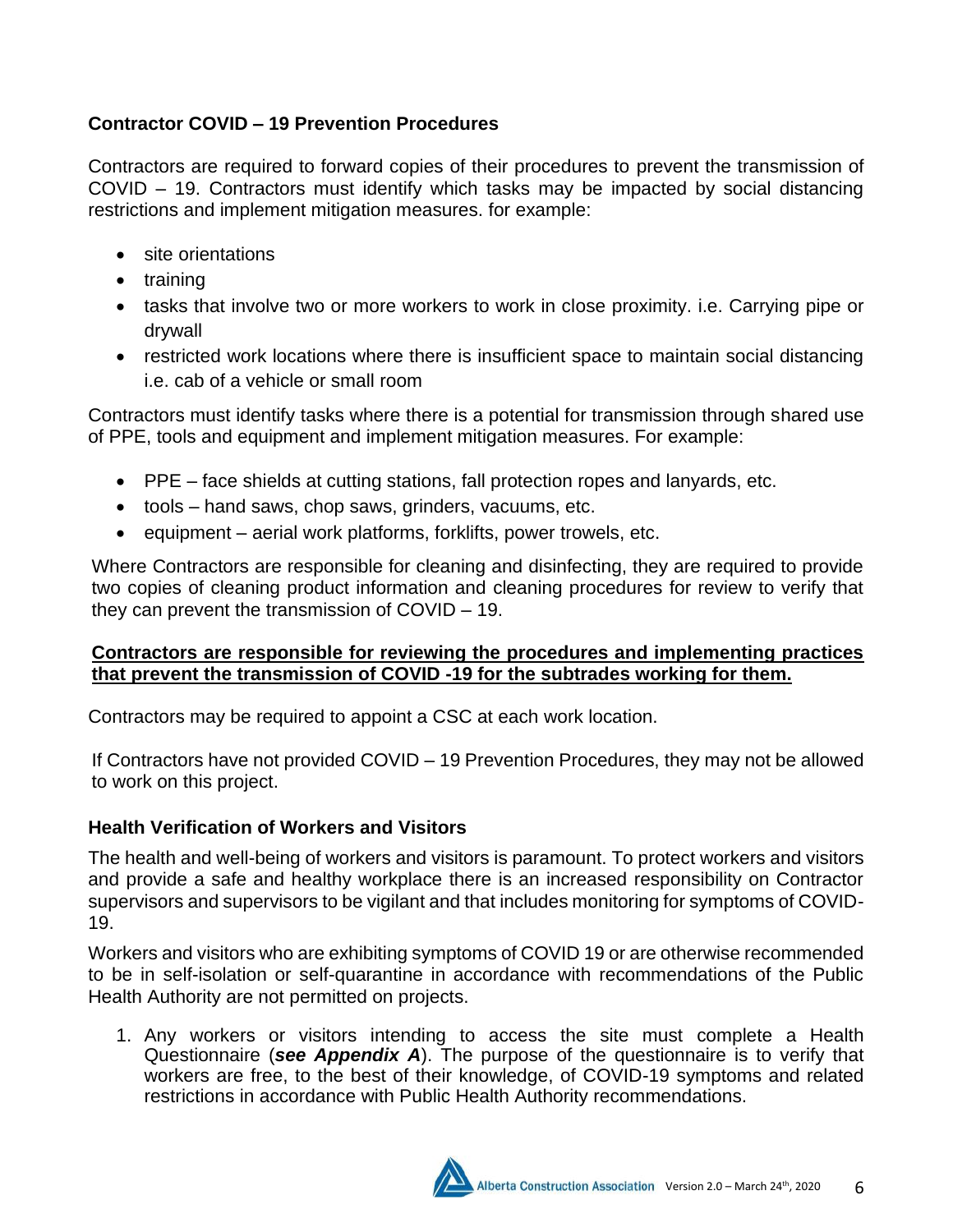- 2. Contractors supervisors must provide each day an attendance list of workers by name and phone contact – electronically. In the event that there is a COVID issue later this information will be especially helpful in identifying potential exposures. Attendance lists to be stored in accordance with privacy considerations.
- 3. Contractor supervisors are required to verify**, at start of shift**, that their workers are healthy, fit for work and to the best of their knowledge, free of any symptoms or restrictions associated with COVID-19 in accordance with the Health Questionnaire and recommendations of the Public Health Authority.
- 4. Contractors must provide an update on their workers' health to CSC **at start of shift**. If there are any significant changes in attendance or health concerns notify HSE Manager and document in Contractor Tracker.
- 5. Contractor supervisors are required to verify**, at end of shift**, that their workers healthy, fit for work and to the best of their knowledge, free of any symptoms or restrictions associated with COVID-19 in accordance with the Health Questionnaire and recommendations of the Public Health Authority.
- 6. Contractors must provide an update on their workers' health to the CSC **at end of shift.** If there are any significant changes in attendance or health concerns notify HSE Manager and document in Contractor Tracker.

### **Site Access:**

- Post signs at all site entrances that say, "Site Sign in/out by texting Supervisor at \_\_\_\_\_\_\_\_\_\_\_\_\_\_".
- Site supervisor to update sign-in log regularly throughout the day to know who is at site.
- All site orientations to be done verbally without signature outside the job shack.
- No transfer of papers. Site supervisor to sign on their behalf.

# **Site Meetings:**

- Job toolbox meetings to be held outside, with appropriate social distancing or have people call in. No signatures or transfer of documents. Site Supervisor signs on their behalf.
- Hazard assessment's and other paper submission documents boxes to be moved outside with two boxes – Documents can be retrieved 24 hours later.
- When arranging necessary inspections from consultants or authorities having jurisdiction, indicate to them they will not be allowed to visit our site if they are showing any signs of being sick.
- In person meetings must have no more than 10 people in attendance
- Consider conference / skype calls to reduce the number of attendees
- All non-essential events are canceled or postponed (e.g. site barbeques);
- Large job shacks limited to maximum 5 people and small job shacks limited to maximum 3 people. Social distancing required.
- Site constraints are based on site size using appropriate social distancing. Suggested guidelines are no more than 3 or 4 people working in 1000 sq. ft. of space, or 10 people working in 10,000 sq. ft. Examples and exceptions:

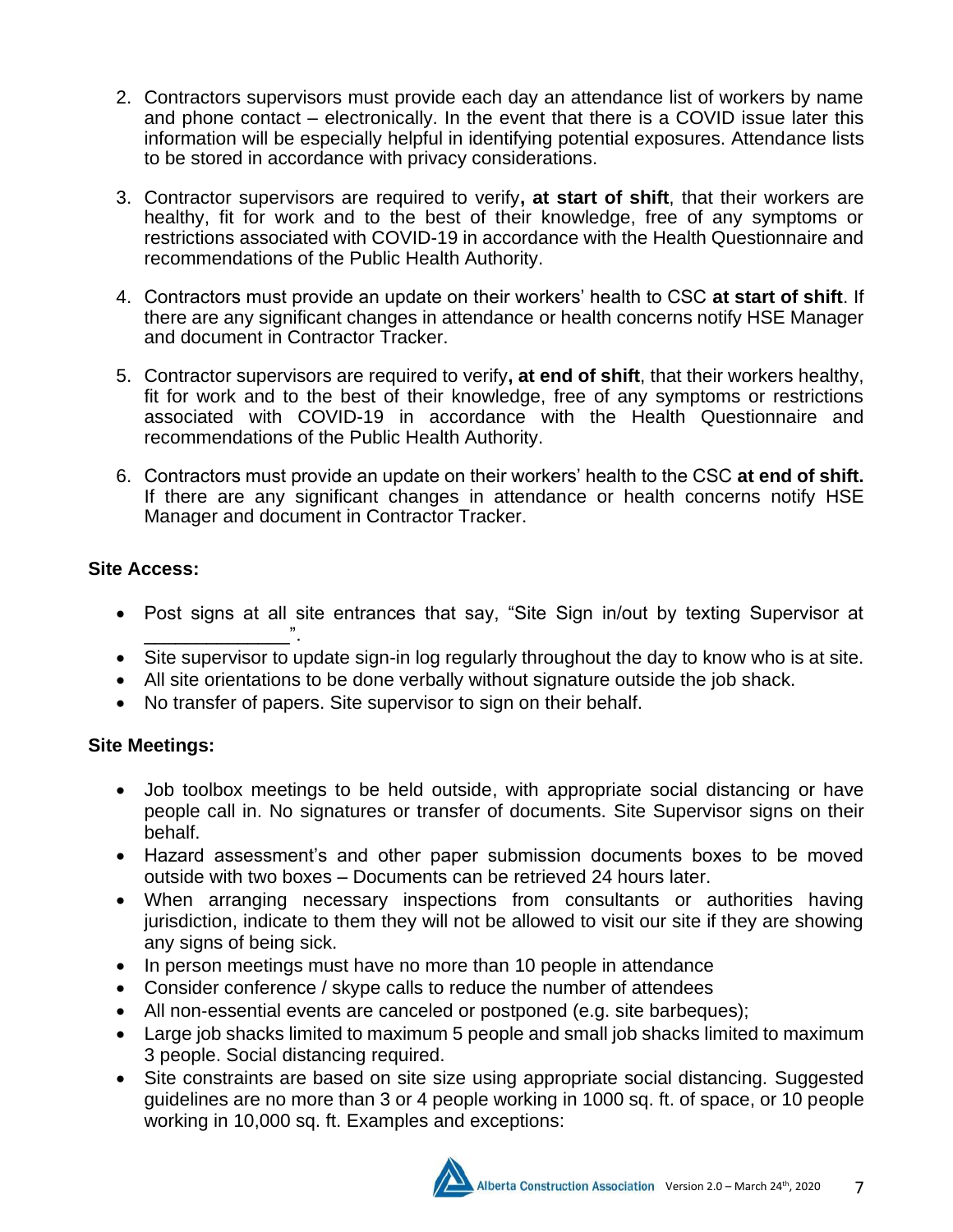- $\circ$  Tradespeople working in teams to do work (Carpenter and Apprentice) must know each other well enough to be sure of the proximity risk of working together.
- o For larger groups working together (concrete placement crews) who cannot manage social distancing to do their work must have a conversation with the Safety Advisor and the Project Team to ensure we can proceed with the work safely. Crews that work together all the time will have a lower risk than hastily assembled crews.
- Workers at sites should avoid working less than six feet from others for prolonged periods unless their role requires prolonged closer proximity. Case specific risks and solutions will be assessed by the workers employer for those individuals required by their roles to work within these close proximities;
- Individuals should utilize technologies available to them such as email, text and teleconferencing to minimize direct contact with others;
- The number of people allowed in the hoist at the same time will be reduced to avoid crowding
- Project teams should stagger break and lunch schedules to minimize the number of people near one another;
- Project teams may also consider staggering start / finish times aimed at reducing large group wait times at the gates and the hoists;
- Meetings should be held in the area where an individual works, instead of a large gathering point;
- For all remaining in person gatherings, and in work environments in general, participants should exercise recommended practices for reducing the risk of transmission as identified by the Centers for Disease Control and Prevention, Health Canada and the World Health Organization.

# **Jobsite Sanitation Measures:**

- As hand sanitizer is becoming a scarce commodity Contractors are making immediate arrangements to construct temporary sinks / handwash areas with hand soap, paper towels and garbage cans. The locations will be at various high‐traffic locations.
- Each subcontractor is responsible for providing hand sanitizer for their worker's needs.
- Each subcontractor remains responsible for cleanliness in their lunchrooms.
- Each subcontractor remains responsible to provide PPE, noting that glove use is mandatory at CCC.
- Each subcontractor is responsible for disinfecting shared tools, iPads, etc. between uses.

# **Cleaning and Disinfecting:**

Conduct routine daily cleaning of hard non-porous surfaces throughout construction sites including: site office trailers, lunchrooms, orientation and meeting rooms, first aid rooms, stair railings, scaffold stair railings, portable toilets, elevator/hoist and equipment controls. Routine cleaning will be completed according to our Safe Work Procedure: Surface Cleaning for

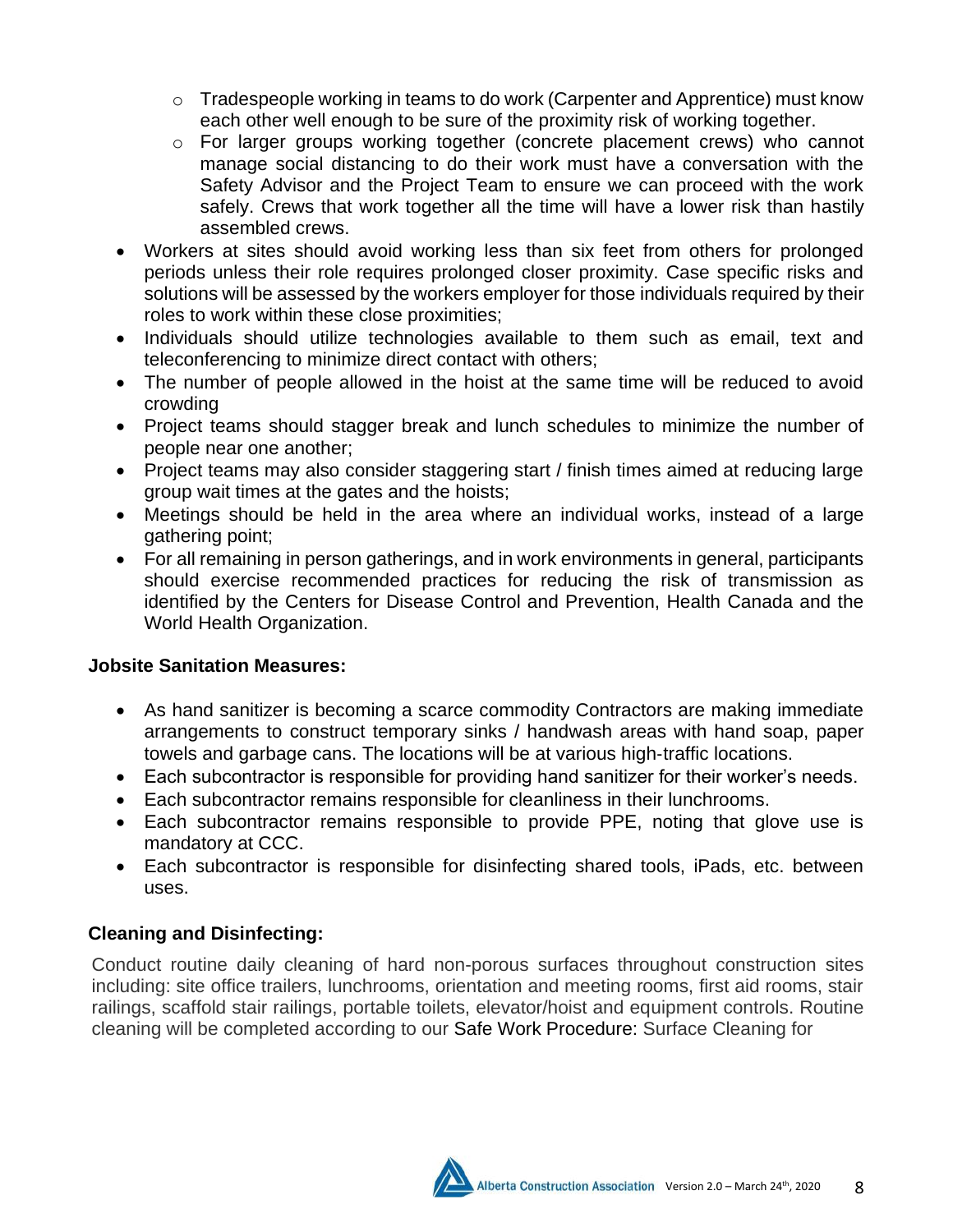## **Potential Virus Contamination:**

In the event there is a presumptive case for COVID – 19, present on site, we isolate and clean work areas / surfaces that may have been contaminated. In the event a confirmed case of COVID-19 was present on site, close the site and employ a specialized biohazard remediation, abatement company will professionally disinfect the contaminated areas.

**All cleaning products and procedures from Contractor and Cleaning Services used on Projects must be vetted by a Industrial Hygienist Consultant to verify that they are sufficient for disinfecting COVID-19.** If products or procedures are deemed unreliable, they must be discontinued.

#### **Wearing Gloves:**

All workers must wear gloves in accordance with their SWP and rules. Wearing gloves, besides being a safety requirement reduces the likelihood of workers touching their eyes, nose or ears reducing the potential of transmission from contaminated surfaces.

Workers should replace their used gloves frequently with new gloves and launder used gloves, if practicable, with their work clothes to prevent them from becoming potential sources of transmission.

#### **Project Orientation:**

The current concerns for COVID -19 makes orientations especially important as a means of communicating with new workers the safety precautions that they must comply with for them to work on this site.

It is also a point for screening workers and asking them questions about their travels and health to verify that they are healthy and not in contravention of any Public Health Authority recommendations.

It is also a moment when we can reassure workers that our project is being managed for their safety, that we are taking COVID – 19 seriously and that the most important thing to us is their health and safety.

The following are changes to the orientation routine:

- **Where practical, move orientation outdoors and conduct a verbal orientation – reinforce social distancing.**
- If orientations are conducted in a room keep the door secure and post social distancing signage on the door to the orientation room to prevent workers from grouping outside or in the room and waiting. Disinfect used pens, tables, chairs and table after each use.
- Host multiple orientation sessions to avoid violating social distancing.

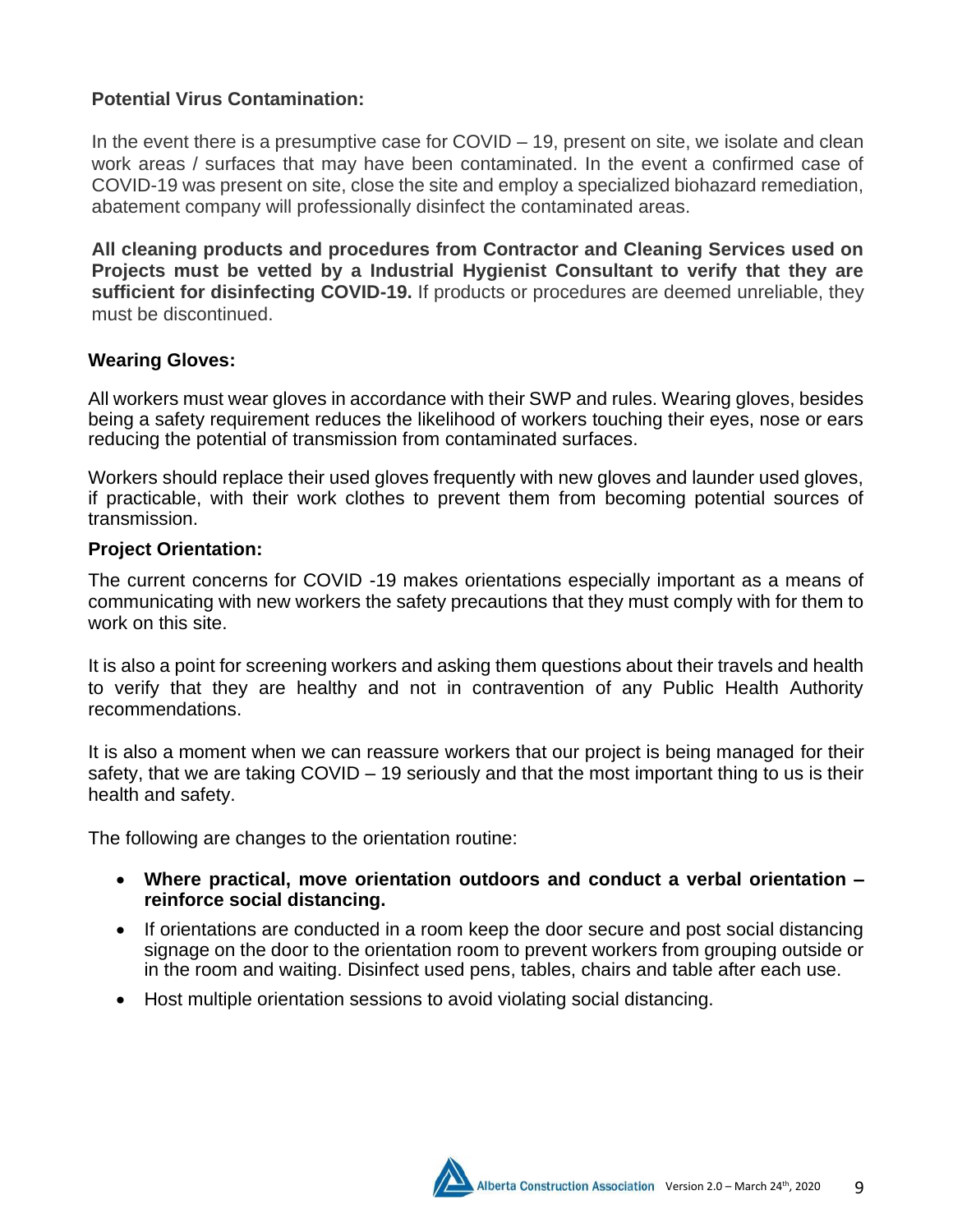Before providing an orientation have workers and visitors complete the Health Questionnaire COVID-19 to verify that they are healthy and fit for work. Workers that are not permitted access according to the questionnaire must be turned away.

As part of the verbal orientation, review:

- what is social distancing of 2 M (6  $\frac{1}{2}$  ft.)
- location of hand washing and hand sanitization stations and the frequency that they are expected to clean their hands.
- location of posters and other communications
- site specific procedures for hoists, stairwells, etc.
- what we are doing at the site to promote a safe workplace and remind them that their health is important to us.
- the importance of reporting to their supervisor if they are feeling unwell and leaving the project.

### **Hoist Operation:**

Hoists must be operated in accordance with social distancing requirements. Projects must operate the hoist in accordance with the following:

- Outside the hoist: Post signage and remind the workers to maintain social distancing 2 M (6  $\frac{1}{2}$  ft) while they are waiting to enter the hoist.
- Inside the hoist: Maintain social distancing and reduce the number of passengers at any one time. If necessary, mark a space on the deck of the hoist where each worker is expected to stand.
- Load the passengers in order so that they don't need to pass each other in the hoist as they are exiting – this requires organization.
- Passengers to face the outside of the hoist to avoid being inside each other's breathing zone.
- Hoist Operator is permitted to wear an respiratory protection.
- Hoist surfaces (call buttons, door handles, etc.) that are routinely touched will be disinfected regularly.

#### **Project Radio / Cellphone:**

**Do not share communication devices.** Because radios and cell phones are held close to the mouth to talk, they are a likely source for transmission.

Disinfect radios and cell phones at start of shift and regularly throughout the shift.

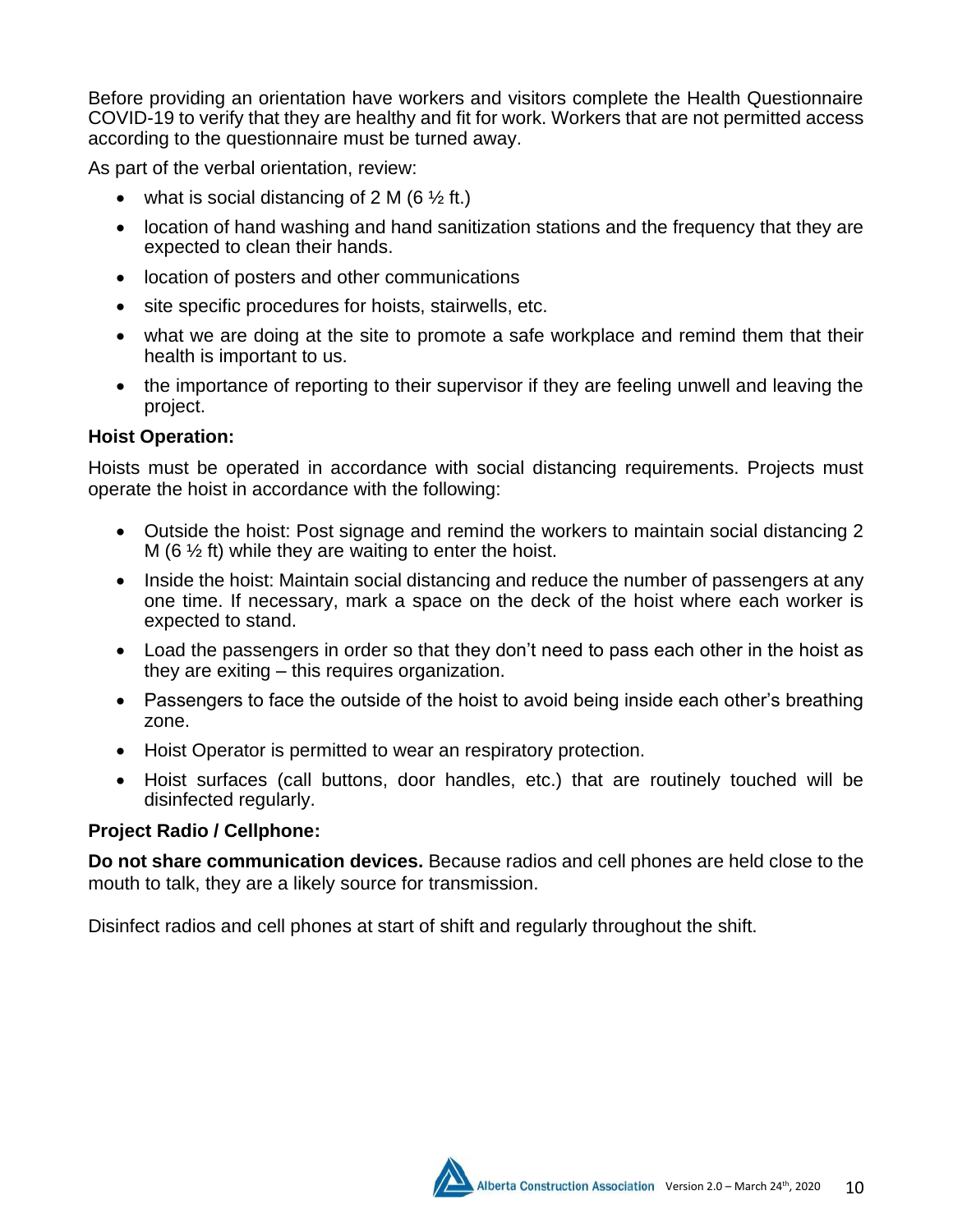# **Stairwells / Scaffold Stair Towers:**

If workers have only a single means of access to their work areas, they need to observe protocols to prevent them from violating the social distancing. Those may include:

- Calling out and communicating that they have entered the stair and are proceeding up / down and thus warn people to prevent them from entering the stairwell until they have passed.
- Staging outside stair entrances until it is clear for them to enter.
- Stopping outside the social distancing area if they are approaching another worker and discussing how they will pass while maintaining social distancing.

# **Project Offices/Trailers:**

Project offices and trailers are off limits to people that do not belong in them. The close quarters in a trailer may be a challenge to maintain social distancing. Hold discussion outside where practicable. Make use of vacant offices / trailers to redistribute staff to limit contact. The following applies:

- Post "Restricted Access" signage on door with contact information (phone #).
- Keep the door locked to prevent access.
- Restrict the number of people who are allowed to enter these offices to social distancing allowances.
- If you are a visitor in an office or trailer do not touch things If possible keep your hands in your pockets or to yourself. Disinfect anything touched by the visitor prior to use.
- Do not share keyboard or mouse, pens, clipboards or documents.
- Disinfect commonly touched items like door handles, chairs, tables, stair handrails, etc.

# **Lunchrooms:**

Lunchrooms are places where there is a potential for people to come to contact with each other or contaminated surfaces. The following applies:

- Post social distancing signage to remind workers to keep their distance.
- Post signage to remind workers to wash or disinfect their hands before and after eating.
- Stagger coffee/lunch breaks to reduce the number of workers in the lunchroom at the same time.
- Organize chairs and stagger seating arrangement to maintain social distancing or take lunch and coffee outside
- Remove garbage often.
- Clean and disinfect tables, microwaves and other commonly handled items between worker s/ lunch shifts.
- If air circulation is a concern install negative air units and vent outside lunchroom.
- Separate PPE and clothing that is hung up in the lunchroom to avoid touching.
- Workers intending to take work clothing home should place it in a plastic bag and not remove it until it goes into the laundry to be washed – ideally separately.

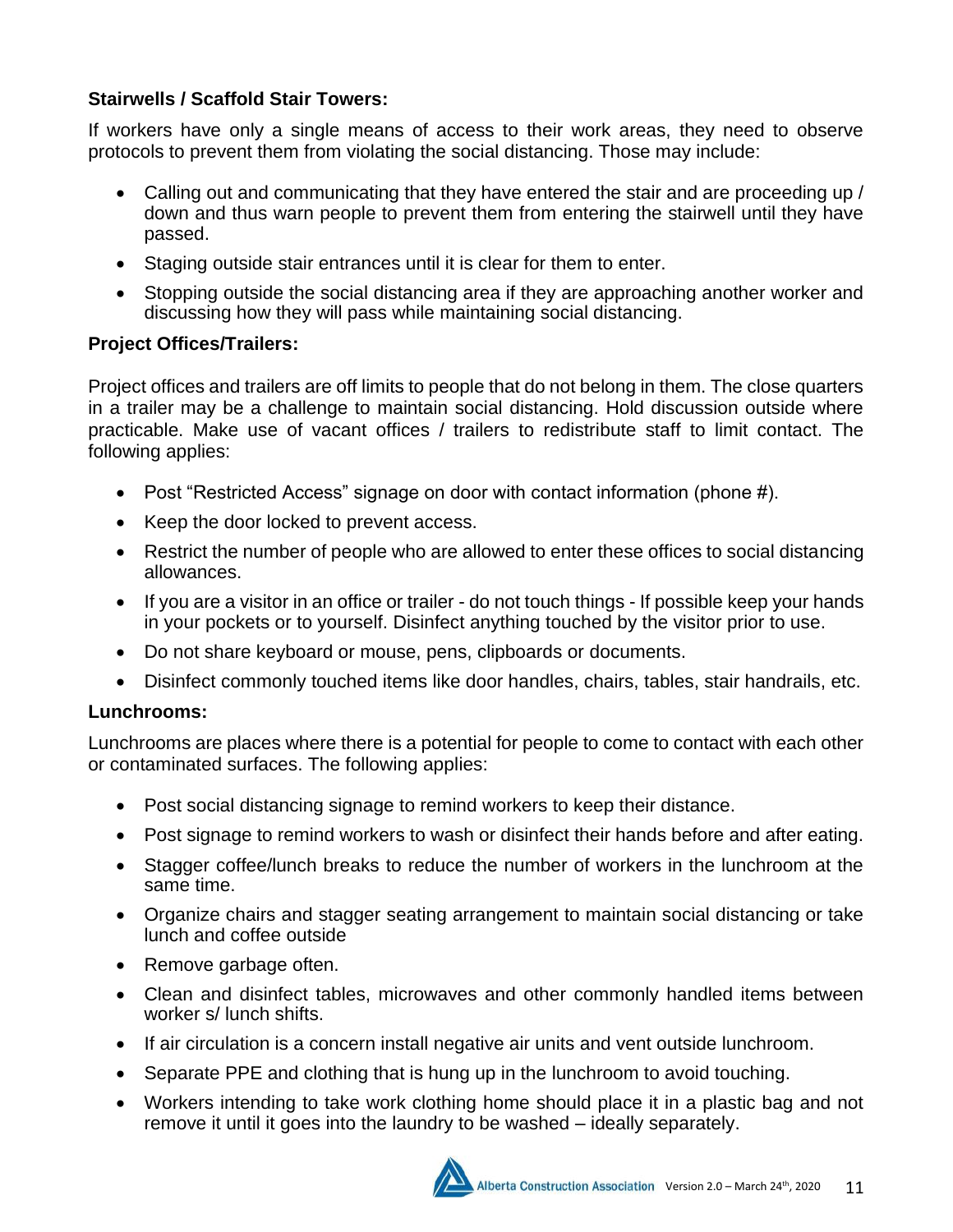## **First Aid Treatment:**

Report workplace injuries to the First Aid Attendant (FAA). As a precaution the FAA will wear N95 mask or ½ mask respirator, face shield and medical gloves when treating workers.

As part of the FAA injury assessment the FAA will reconfirm the status of the workers' health in accordance with the *Health Questionnaire* questions.

**If workers are feeling unwell or exhibiting symptoms of COVID -19 They need to inform their Supervisor ASAP.** If they are fit enough to leave the project and arrive home safely, they should go home and follow the Public Health Authorities instructions for reporting self -isolating and treatment.

If workers are travelling on public transit or in close contact with others to get to their homes and if available, we will provide sick workers with N95 masks to be worn by them to help prevent any transmission from the sick worker.

#### **Other Options to Consider:**

- Only one driver per vehicle or sanitize between drivers.
- Use only your own tools or sanitize between operators.
- Eat lunch alone, where possible in your vehicle, respecting social distance.

#### **Safety Certificates etc**:

- Ensure that you have all necessary staff and backup staff compliant for the next 6 months. There is no suggestion that rules around fall protection or first aid etc. are going to be altered.
- Certifications in general could become harder to obtain get up to date now

# **Training on Tools:**

• Some sites are already experiencing 20- 50% loss of manpower. Check your crews to ensure you can still safely operate equipment and maintain workflow.

#### **Shifts:**

• Consider adjusting shifts to accommodate reduced density of crews and rotate availability of workers who may have challenges manage children that are now not in school or daycare.

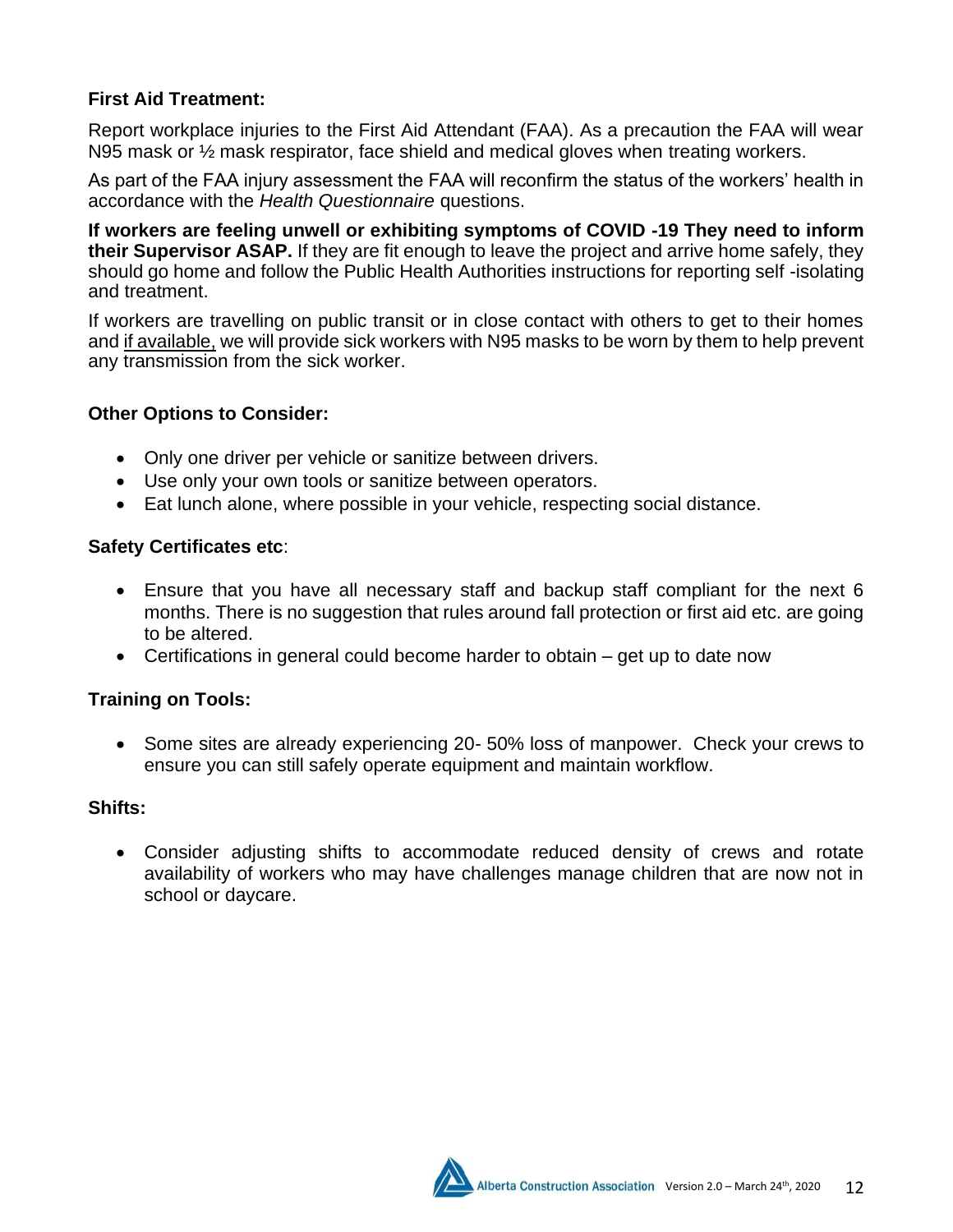# **OFFICE:**

#### **Social distancing:**

- If possible, have a work from home strategy, move desks apart, sanitize your office regularly.
- Larger organization have split their office staff between home and office. This allows distancing in the office by reducing density and allows the ability to switch out people if someone gets sick.

### **Warning on your door**:

• Do not allow delivery people in your office unless they have confirmed they are in good health.

#### **External workers or visitors**:

• Have them complete a statement saying they are in good health before allowing them access to your premises.

# **Work from Home Security:**

- Working from home brings risks to your organization. Workers must respect strict security rules to ensure they don't introduce viruses to your system. With many homes having children/teenagers it is imperative that workers logout from your system **every time** they leave their computer.
- The risk of phishing or other attacks is on the increase as the hackers are literally seeking to exploit the situation

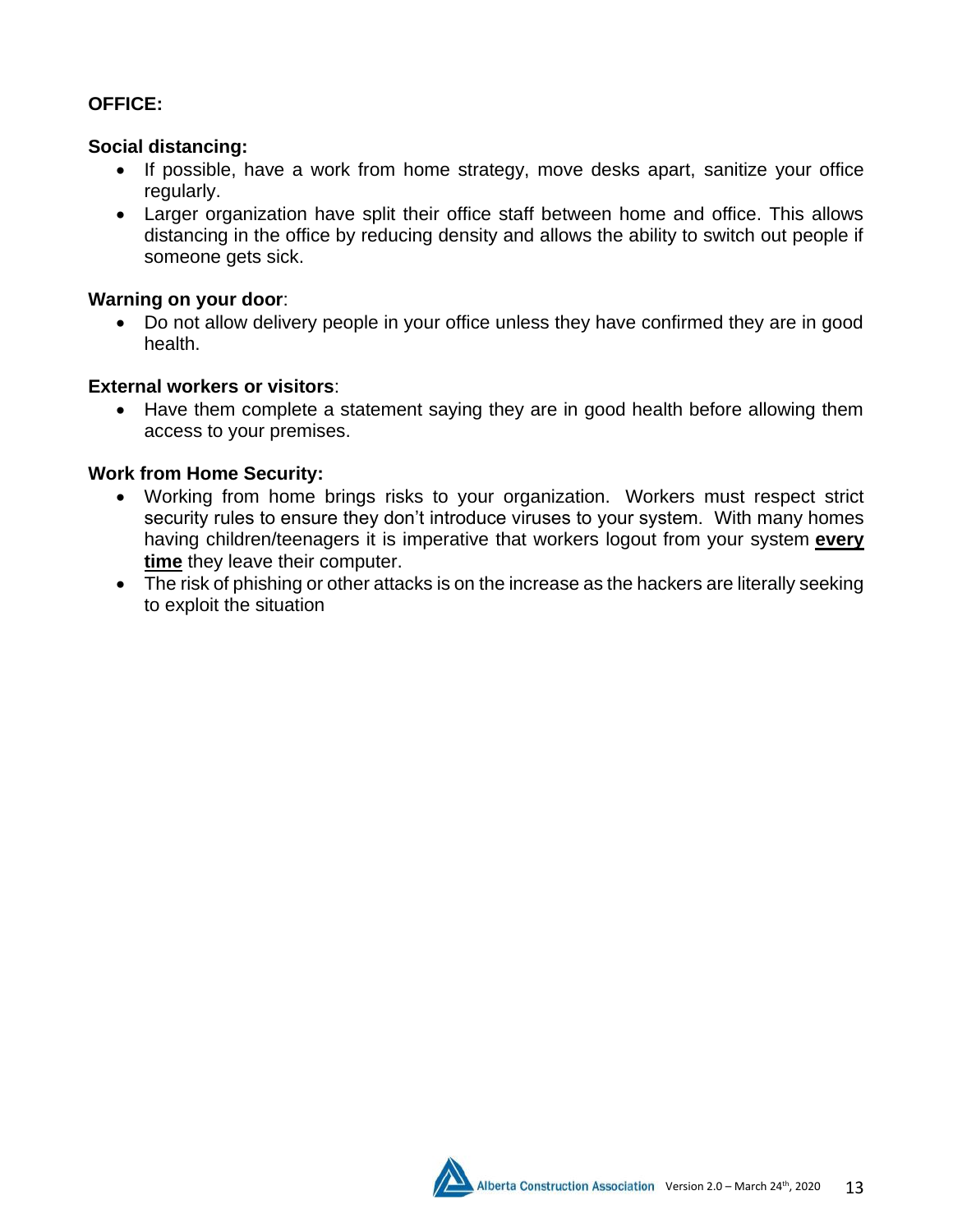## **RISK MANAGEMENT**

#### **Steps if a Case is Suspected:**

- If it is suspected that someone is sick in the Workplace: Ensure protection of workplace and provide good solutions for workers.
- "Sick" means coughing or sneezing more than explainable from dust or environmental issues. It could be the common cold or the flu, either way if there is a possibility that someone is sick, they should be sent home.
- If a trade partner is suspected as sick, send them home and notify their manager.
- If an employee who can work from home effectively is identified as sick they will be
- sent home and use technology to continue to work.
- If an employee who cannot work from home effectively is identified as sick they will be temporarily laid off so they can recover.
- Anyone who goes home as sick or is sent home as sick must follow current AHS guidelines in respect of screening, testing or self-isolation

#### **What to do with a confirmed COVID-19 case:**

The projections show that 30-70% of the population may ultimately get this illness. All the measures being implemented are to slow the spread to ensure the medical system has the capacity to treat those who need it when they get it.

In the event of a confirmed case –

- Notify everyone by email as soon as it is confirmed. It is important to communicate well through this so you will be the first to know.
- Follow the guidelines provided by Alberta Health Services
- Research is showing the virus lasts max 72 hours without people so we would shut down the workplace for 72 hours. After we would go in and disinfect the hard surfaces like door handles to be sure, but it would be safe to continue work there.
- If we have a crew or entire worksite that is quarantined, we will quarantine them for 14 days, shut down the site for 72 hours and restart it as above with a substitute crew to keep work proceeding.

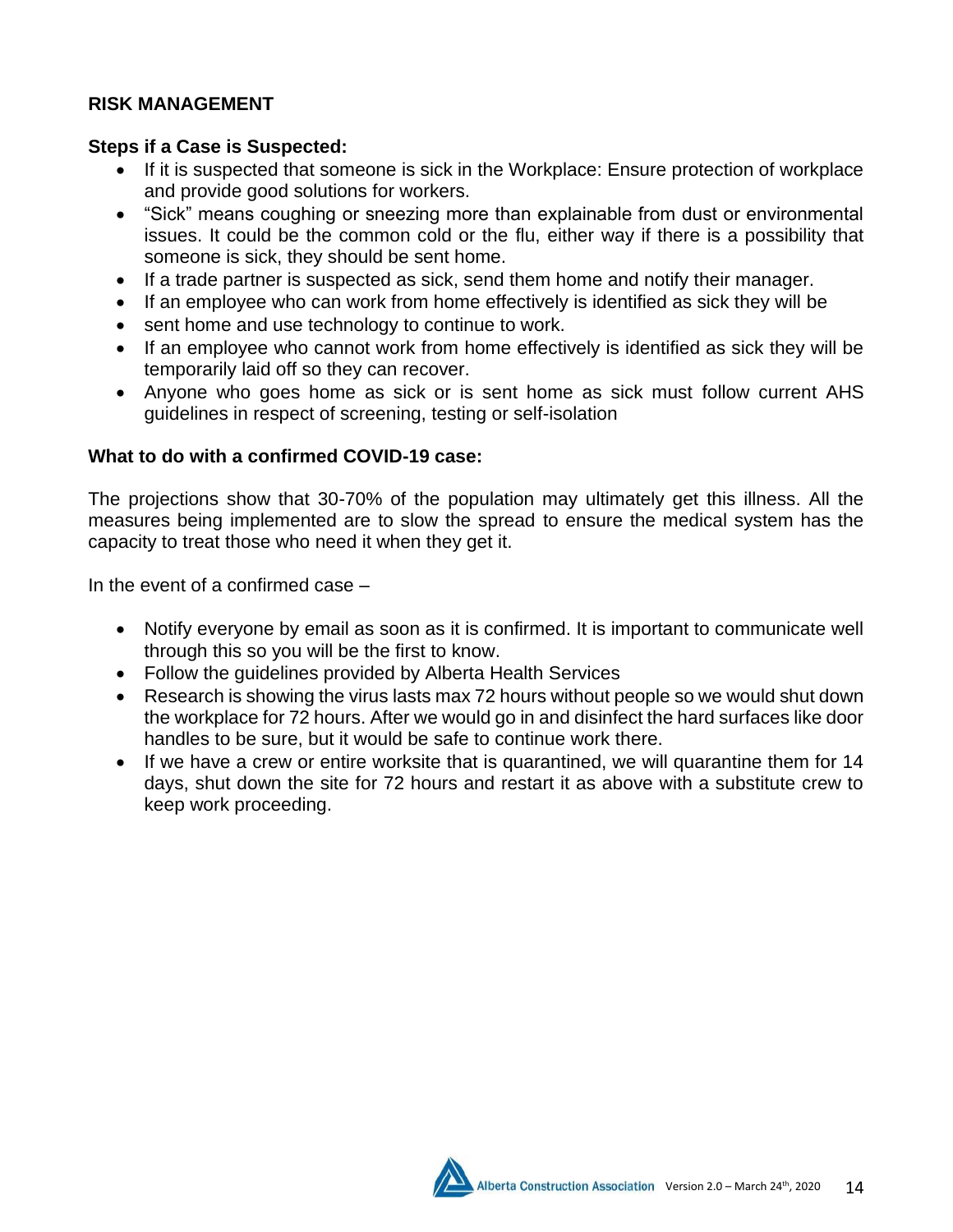## **Other Business Considerations:**

- We must work together to ensure job sites remain open. Strong leadership to fully comply with government mandates is imperative.
- Now is the time to review your active contracts to ensure you understand payment terms and what could impact them.
- Understand your insurance coverage.
- Ensure that you understand the HR implications of any layoffs or absenteeism that may result from this situation.
- Have a process in place should any short-term site shutdown occur
- Preplan your orderly exit if an order is issued today to close one or many sites.
- If an inspector is required to sign off on your work, ensure they have an option in place in case they are unable to complete their inspections.

Our industry is known as a safety conscious and diligent community of professionals and as we work through this situation we will learn, continuously improve and take our capabilities to new heights as we serve our customers our people and the communities that we are part of.

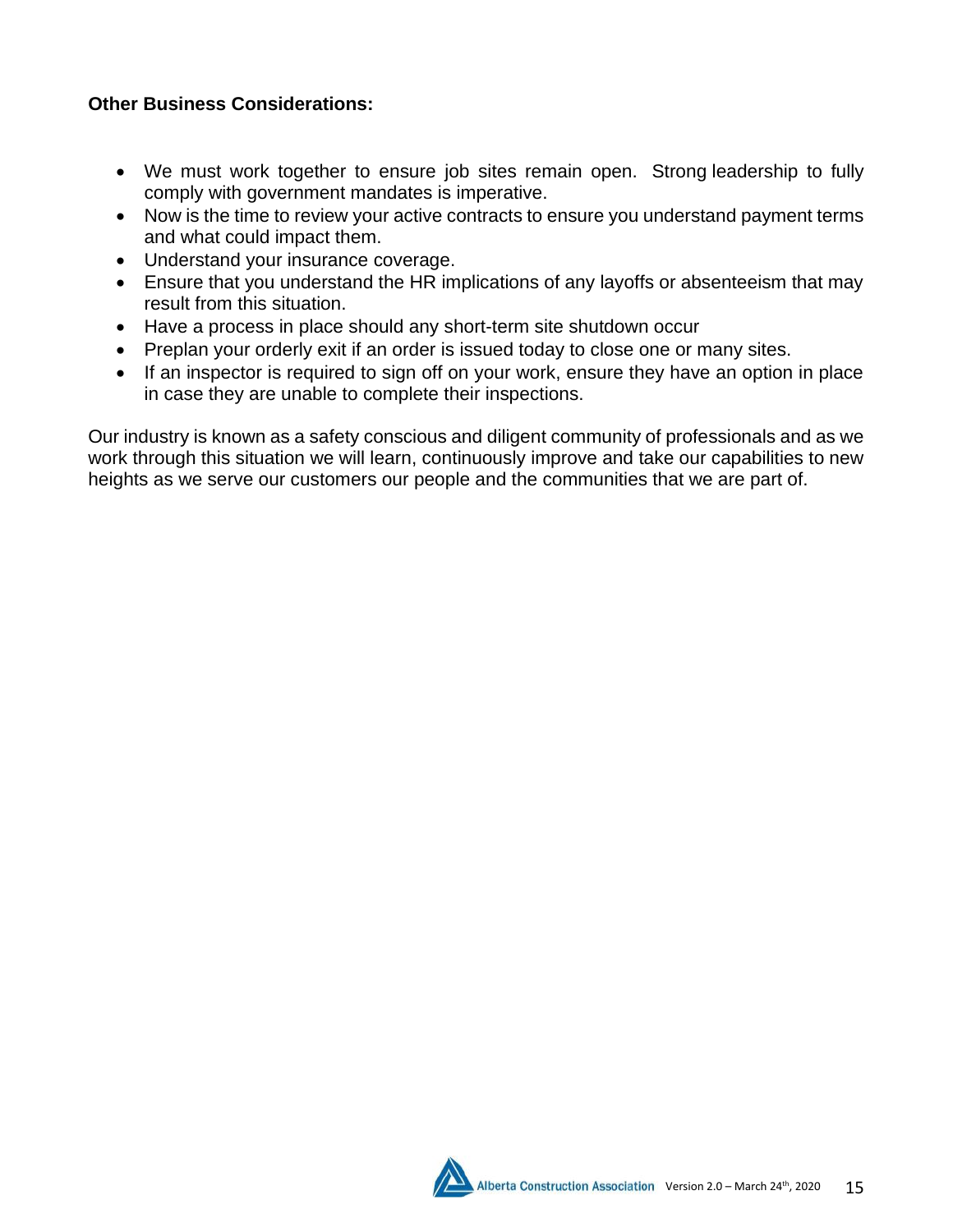#### **APENDIX A**

# *COVID-19 Health Check Questionnaire*

The following questions are designed to ensure our Site Supervisors and Trade Partners are able to make informed and collaborative decisions that maintain the highest possible level of health and wellbeing on our projects. All workers must complete of this form.

| Name:            | <b>Project Name:</b> |
|------------------|----------------------|
| <b>Employer:</b> | Date:                |

Please complete the following questions honestly and accurately by selecting "YES" or "NO".

| <b>QUESTIONS</b> |                                                                                                                                                  | <b>Please Check</b> |           |
|------------------|--------------------------------------------------------------------------------------------------------------------------------------------------|---------------------|-----------|
|                  |                                                                                                                                                  | <b>YES</b>          | <b>NO</b> |
|                  | 1. Have you travelled outside of Canada on or after March 12, 2020 or been in<br>close contact with someone who has?                             |                     |           |
|                  | 2. Have you travelled to Italy, Iran, or the Hubei Province of China in February or<br>March 2020 or been in close contact with someone who has? |                     |           |
|                  | 3. Are you experiencing the signs/symptoms of COVID-19?                                                                                          |                     |           |
|                  | 4. i.e. shortness of breath, cough, sore throat, or fever?                                                                                       |                     |           |
|                  | 5. Have you been in contact with a person showing the symptoms of COVID-19<br>within the past 14 days?                                           |                     |           |
|                  | 6. Have you been in contact with a person who has tested positive for COVID-19<br>within the past 14 days?                                       |                     |           |

If you answer "YES" to any of the questions above, you may be asked to leave the worksite and liaise with your Employer on next steps.

Your Employer will advise you on what must happen next and may include return to work or the recommendation to self-isolate and take the online COVID-19 selfassessment tool.

Workers who are determined not to present a risk of COVID-19 transmission to others on site will be allowed to return to work as per the relevant Policy.

#### **\*NOTE: This Health Check Questionnaire is mandatory for all workers.**

#### **Workers who refuse to complete this Health Check Questionnaire as defined by the Site-Specific Pandemic Preparedness Plan will be denied access to the site.**

**I hereby acknowledge the above information to be true. Employee Signature:**

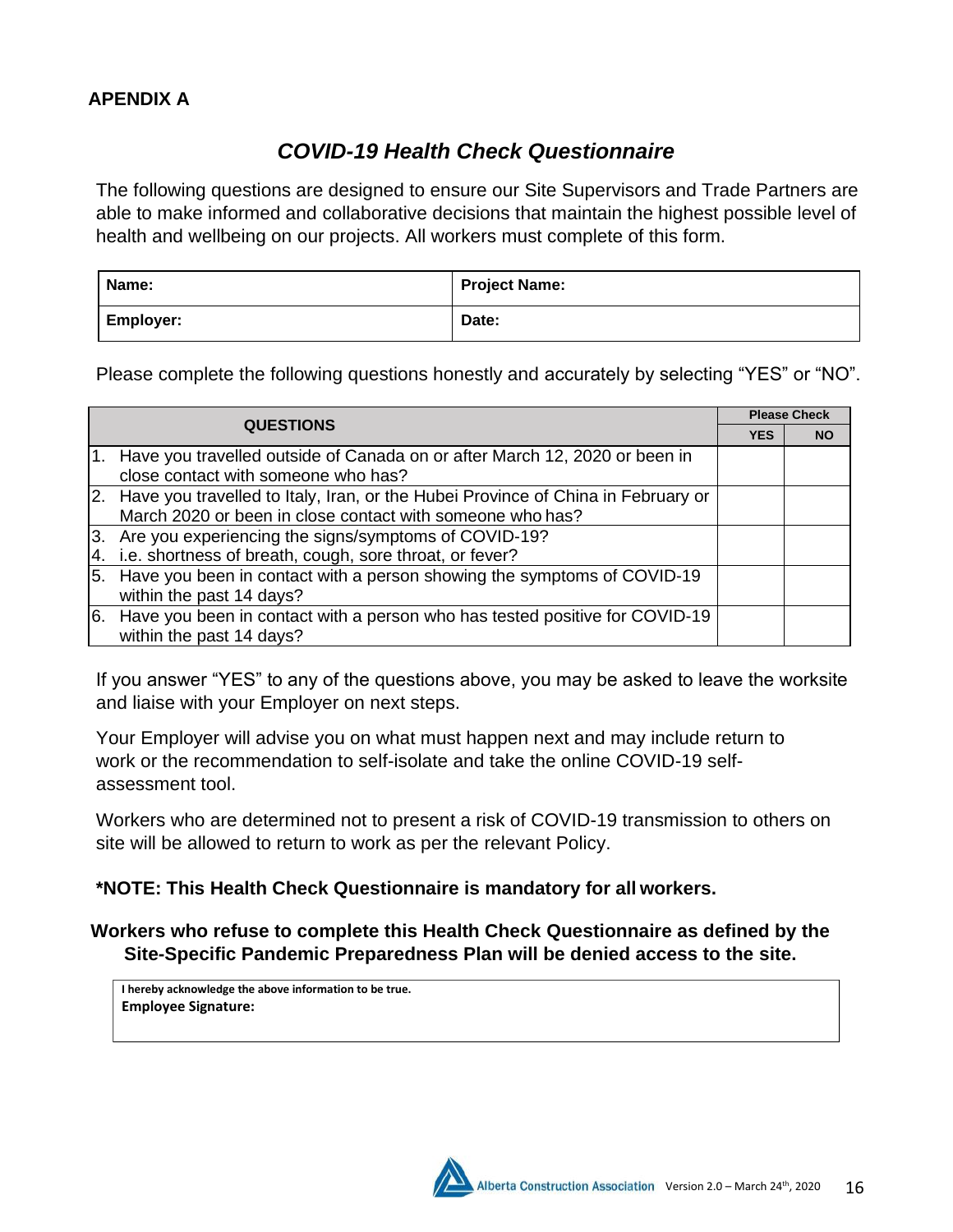# **APPENDIX B.**

# **EXAMPLE COVID–19 PANDEMIC PREPAREDNESS PLANNING GUIDANCE DOCUMENT.**

# **1.0General**

The health and safety of all employees, trade partners and workers is a top priority.

In response to the current pandemic situation, we require all worksites, both offices and projects, to develop a Site-Specific Pandemic Preparedness Plan based on the criteria below in order to reduce the risk of contracting or spreading Coronavirus (COVID-19).

# **2.0Definitions**

**COVID-19:** Coronaviruses (CoV) are a large family of viruses that cause illness ranging from the common cold to more severe diseases such as Middle East Respiratory Syndrome (MERS-CoV) and Severe Acute Respiratory Syndrome (SARS- CoV). Coronavirus disease (COVID-19) is an infectious disease caused by a new virus that had not been previously identified in humans. [\(https://www.who.int/health-topics/coronavirus\)](https://www.who.int/health-topics/coronavirus)

**Self-Quarantine/Self-Isolation:** To stay at home and monitor yourself for symptoms, even if mild, for 14 days and avoid contact with other people to help prevent the spread of disease in your home and in your community in the event you become symptomatic. [\(https://www.canada.ca/en/public-health/services/publications/diseases-conditions/self](https://www.canada.ca/en/public-health/services/publications/diseases-conditions/self-monitoring-self-isolation-isolation-for-covid-19.html)[monitoring-](https://www.canada.ca/en/public-health/services/publications/diseases-conditions/self-monitoring-self-isolation-isolation-for-covid-19.html) [self-isolation-isolation-for-covid-19.html\)](https://www.canada.ca/en/public-health/services/publications/diseases-conditions/self-monitoring-self-isolation-isolation-for-covid-19.html)

# **3.0Scope**

The COVID-19 Pandemic Preparedness Planning Guidance Document is intended to provide guidelines for individuals visiting or working on a site or within an office, as well as providing clear expectations on the measures to be taken in reducing the risk of contracting or spreading COVID-19.

# **4.0Document**

This guidance document is intended for all employees and Trade Partner employees.

# **4.1All projects must provide access to hand washing or hand sanitizing stations**

- Where running water is available, additional sinks with hot and cold running water, soap, paper towels and trash bins should be available outside of breakrooms, trailers, and bathrooms.
- It is recommended to have two Hand Wash Stations per project and additional stations when the workforce exceeds 100 (Ratio 1:40, adjust if necessary, based on usage).
- Permanent plumbed sinks should be the first choice. Note: If you have access to permanent facilities on the project, then no additional hand-wash stations are required but please keep this area stocked with hand soap and one-time use paper towels. Also, maintain a regular cleaning of these facilities.

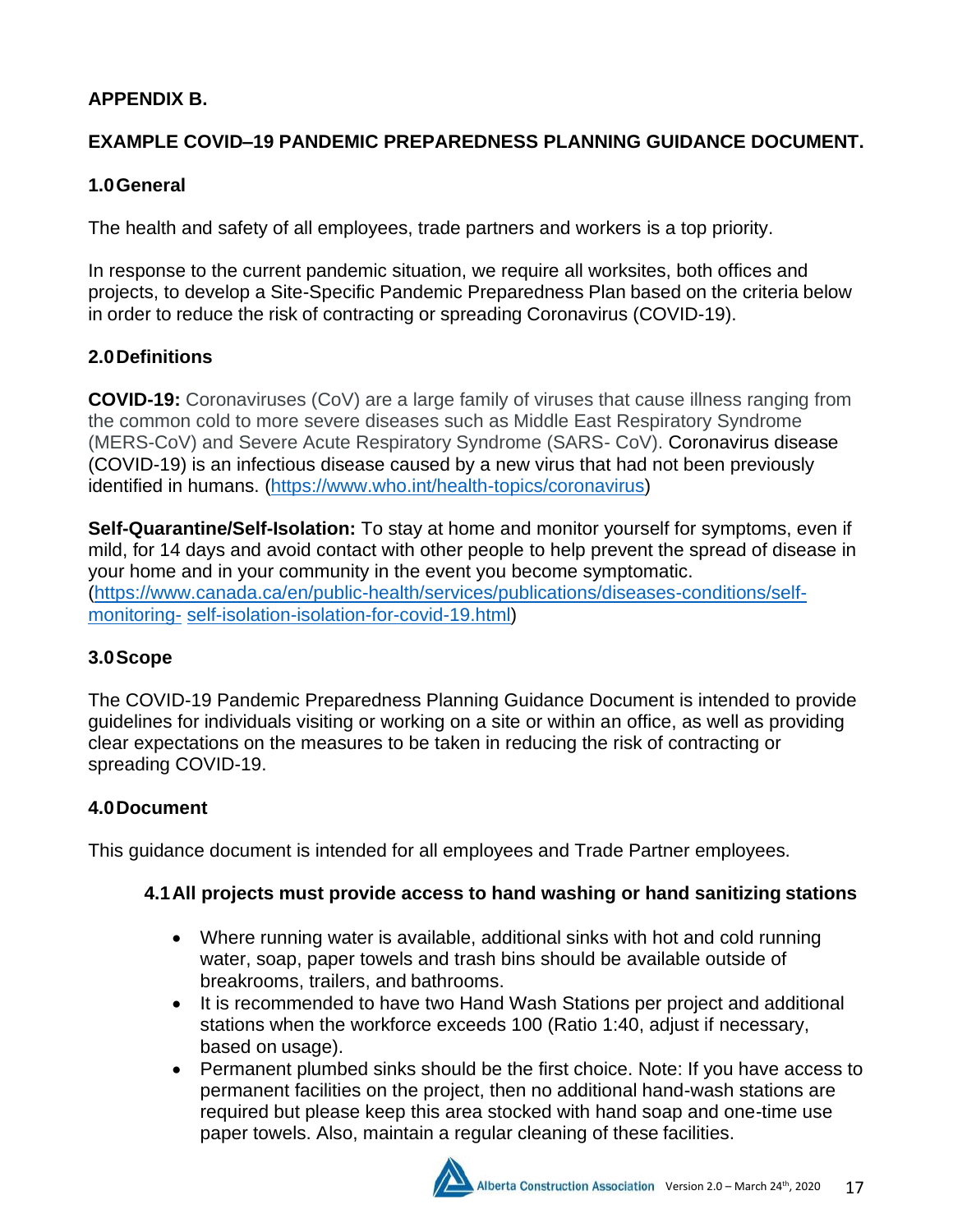- Temporary portable wash stations are a secondary choice only when plumbed running hot and cold water are not available.
- If hand washing stations are not available, hand sanitizer is the next best option. Use an alcohol-based hand sanitizer with at least 60% alcohol.
- Hand sanitizer should also be available in common areas.
- Note: If you are unable to source supplies yourself then notify site supervisory of office management staff who will source and alternative.

# **4.2Clean and disinfect frequently touched objects and surfaces**

- Increase the cleaning frequency of common areas on the project. Surfaces can be cleaned using a regular household cleaning spray or wipe. A formal procedure and a responsibility matrix to accomplish and maintain these practices should be determined.
- Areas to consider would include: break/lunch areas, lunch tables, microwaves, coffee machines, turnstiles, handrails, doorknobs, bathrooms, commonly used equipment such as hoist, telephones, computer equipment, coffee machines and vending machines, and all common areas.
- Consider adding foot push/pull devices to doors for hand-free access/egress especially for bathrooms.
- Increase cleanings of temporary restroom(s) and ensure that these restrooms also have hand sanitizer available.
- Have a supply of surface disinfectant, Clorox wipes (or similar), Hand Soap and Hand Sanitizer available.
- While not sustainable, for now we recommend using disposable utensils, plates, and cups. Maintain a good supply on hand. Require anyone bringing a container to rinse it themselves and take home for thorough cleaning.

# **4.3Communicate Basic Illness Prevention Hygiene**

- Post signage and posters.
- Post signs encouraging proper hand hygiene and stopping the spread of germs.
- Post information at project entry points, break and lunchrooms, restroom facilities, on huddle/safety boards, etc.
- There are many resources available on Workday and online.

# **4.4Limit size of gatherings**

- Stagger / separate stretch and flex, stand downs, and large group meetings. These should be conducted by individual crews.
- High-risk activity announcements in the morning should become a written communication that the crew leader reviews with their individual crews.
- Conduct meetings in spaces that allow for social distancing between meeting attendees. Where and when possible, maintain a 6 ft. distance from each other while gathering.
- Run meetings via conference call when possible. Encourage those in the same office area to call in separately versus sitting in a room together.

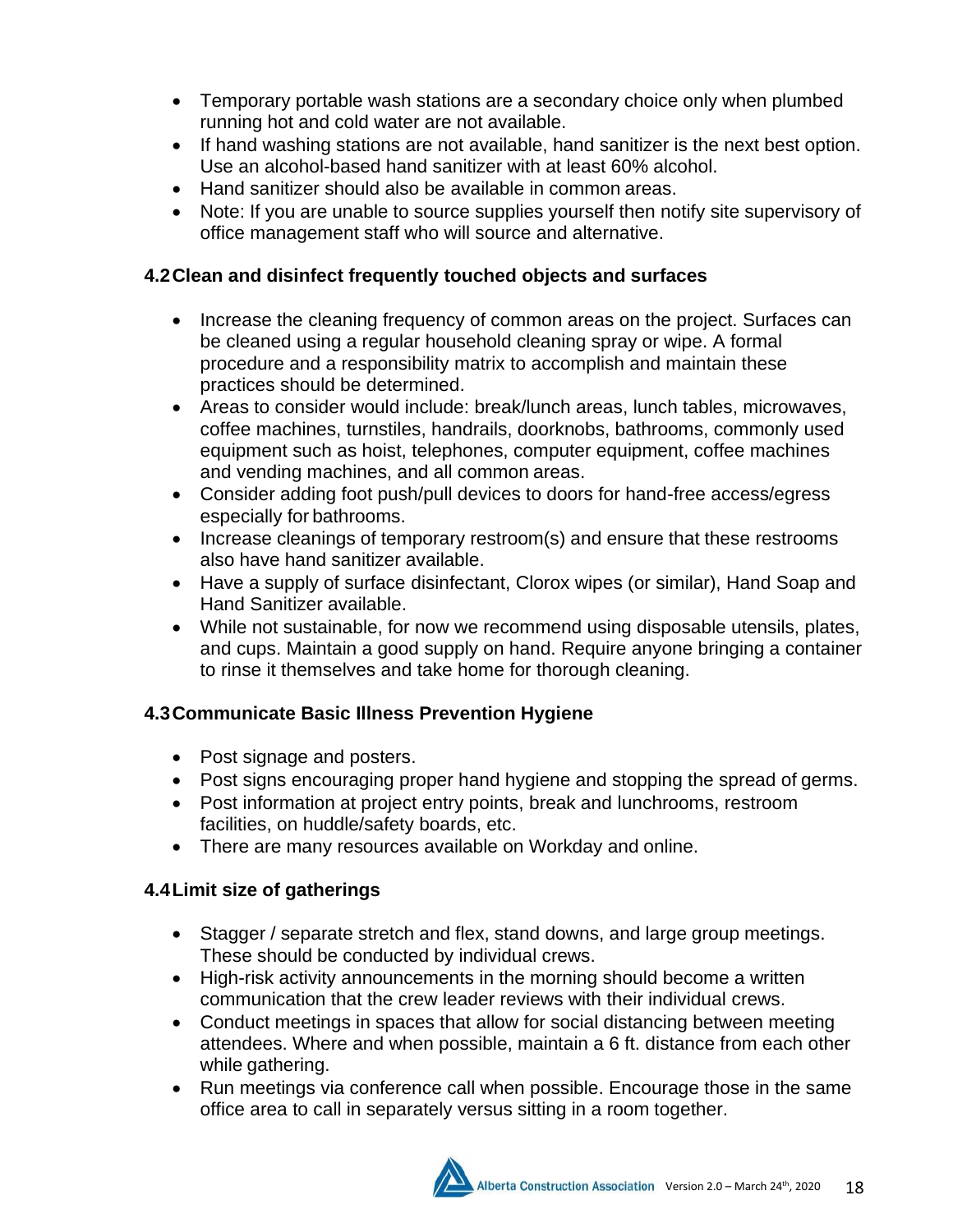- Implement strategies for staggering and/or reducing density and duration of workers:
- Stagger trade arrival times.
- Limit the total number of persons riding in hoists/elevators; encourage the use of stairs for travel any less than 3 floors.
- Arrange lunch/break areas in a manner that accommodates social distancing so that all workers are not joined together in same area. Stagger lunch/break times between trades.
- Limit all visitors to site to those only essential for project continuity. If the individual has been outside the country in the last 14 days or exposed to someone who has recently tested positive for COVID-19, then they MUST leave the worksite.

## **4.5Remind everyone to stay home when they are sick and report to us any confirmed COVID-19diagnosis**

- The PHAC (Public Health Authority of Canada) recommends that workers who have a fever and respiratory symptoms stay at home until 24 hours after their fever ends (100.4 degrees Fahrenheit [37.8 degrees Celsius] or lower), without the use of medication.
- Travel and Exposure Policy covers additional measures to be taken around travel, confirmed cases and potential worksite closures.

# **4.6Contractual Considerations**

It is imperative that we manage our rights as well as those of our clients and industry partners as outlined in Prime Contracts and Subcontract Agreements. Should disruption of our work occur, our Contracts likely contain provisions that address unforeseen delay such as "Force Majeure" or "Delays" clauses.

Force Majeure is defined as a contract provision excusing a party from performing its contractual obligations when it becomes impossible or impracticable due to an event or effect that the parties could not have anticipated or controlled when the contract was signed.

Please ensure all project management staff does a review of all delay provisions outlined in their Contracts and immediately prepare for the appropriate next steps such as formal notice to our Clients. It is critical to provide protection to us as afforded under Contract in a timely and reasonable manner. Please also note that our standard Subcontracts allow for such provisions to our Subcontractors. As such, if we receive a notification from our subs it also needs to trigger the notification noted above as a flow through.

As this is not standard operating practice, we encourage anyone with questions to elevate them to your supervisor or management to ensure that we get it right.

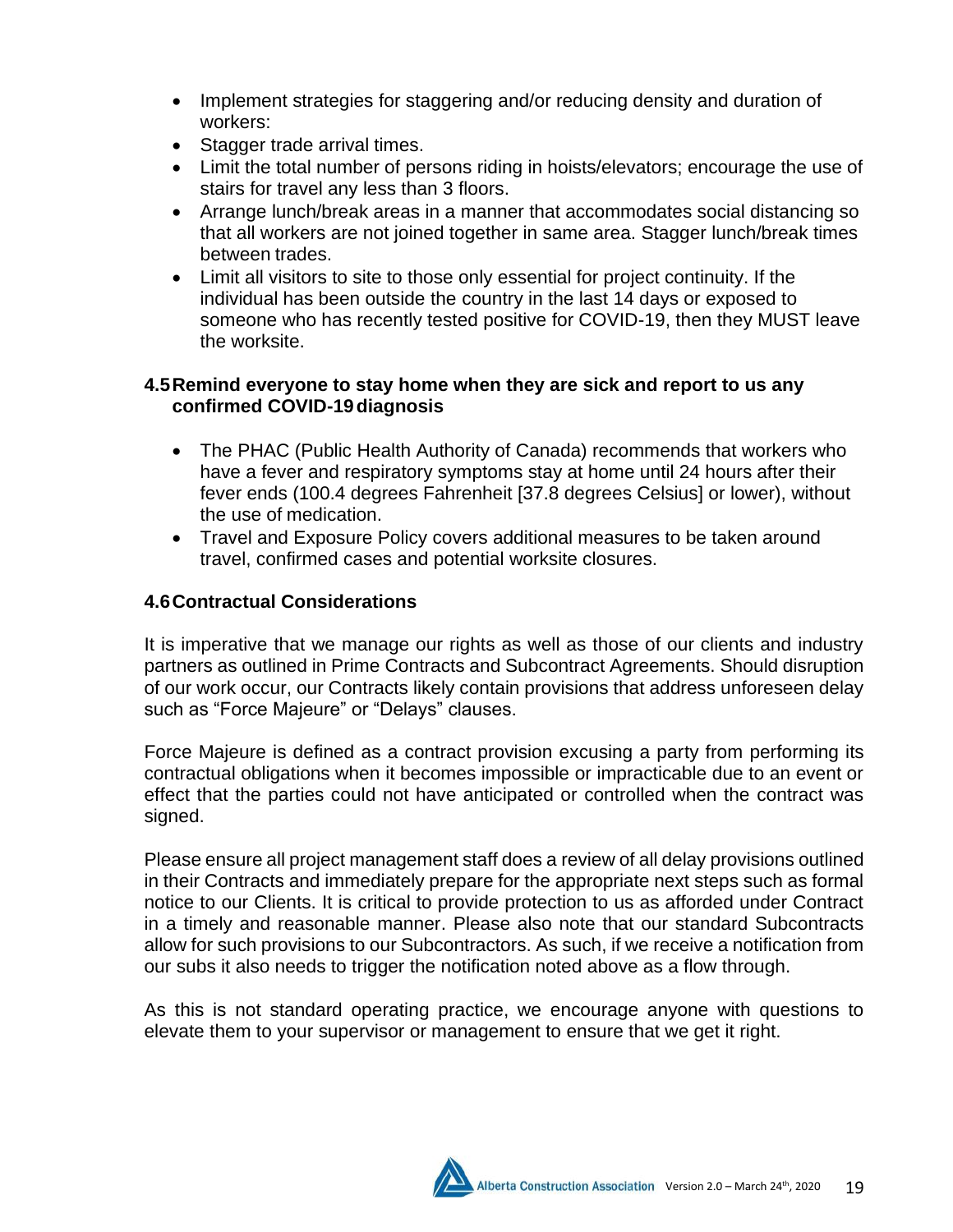# **4.7Supply Chain Audit**

It is prudent that our project teams immediately complete a supply chain audit to identify, determine the impact and identify mitigation strategies for supply chain interruption including but not limited to the following:

- Possible shortages of raw materials
- Possible shortages of finished products
- Cost escalation of products or materials
- Any vulnerabilities to the supply chain
- Changes to delivery services or procedures

We will be providing support and sharing information as it becomes available to assist you in managing this potential disruption. It is important to recognize that these disruptions may not be seen or recognized for weeks or months. Timely notification of potential disruptions are typically defined in our Contracts so please become acutely familiar with notification periods as soon as possible.

Again, please communicate concerns or questions to your supervisor or management.

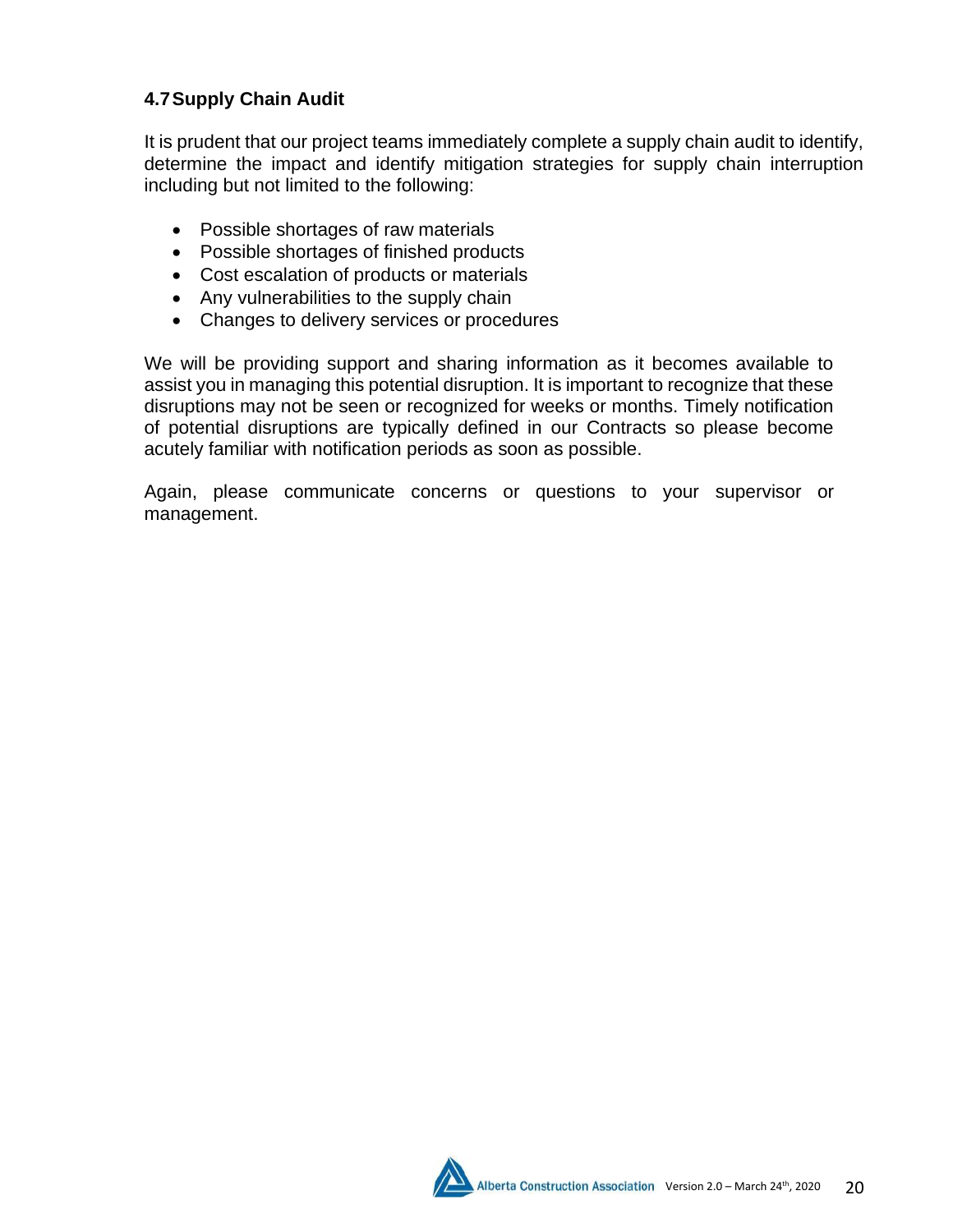## **APPENDIX C**

# **EXAMPLE COVID – 19 TRAVEL & EXPOSURE POLICY**

#### **1.0 General**

As the coronavirus (COVID-19) outbreak continues, we are providing policy updates on how to protect yourself and prepare for potential outcomes.

This is a dynamic situation and our guidance is likely to evolve. We encourage you to continue to access the most up to date information from relevant sources.

#### **2.0 Definitions**

**COVID-19:** Coronaviruses (CoV) are a large family of viruses that cause illness ranging from the common cold to more severe diseases such as Middle East Respiratory Syndrome (MERS-CoV) and Severe Acute Respiratory Syndrome (SARS- CoV). Coronavirus disease (COVID-19) is an infectious disease caused by a new virus that had not been previously identified in humans. [\(https://www.who.int/health-topics/coronavirus\)](https://www.who.int/health-topics/coronavirus)

**Self-Quarantine/Self-Isolation:** To stay at home and monitor yourself for symptoms, even if mild, for 14 days and avoid contact with other people to help prevent the spread of disease in your home and in your community in the event you become symptomatic. [\(https://www.canada.ca/en/public-health/services/publications/diseases-conditions/self](https://www.canada.ca/en/public-health/services/publications/diseases-conditions/self-monitoring-self-isolation-isolation-for-covid-19.html)[monitoring-self-isolation-isolation-for-covid-19.html\)](https://www.canada.ca/en/public-health/services/publications/diseases-conditions/self-monitoring-self-isolation-isolation-for-covid-19.html)

Essential Travel Impact Chart :

#### *Level Impact*

4 **High**- Significant Financial Risk if not present. Interruption making a critical operational functionality unavailable or severe impact on service availability. No alternative solution or workaround. Significant number of employees or teams impacted.

3 **Medium**- Critical functionality temporarily interrupted or unusable; Operational Impact on projects. Temporary workaround and alternative solutions cumbersome, costly and not timely.

Potential financial risk. Some teams and employees negatively impacted.

2 **Low**- Operational impact but no direct impact on functionality or service availability; Workaround is available. Alternative solution available but may not be most desired. Minimal number of teams and employees impacted.

1 **None**- No operational impact. System, application or process functions; maintain current state. Feasible workaround available. No Impact to team or employees.

*\*Current Essential travel set to: Level 4 Essential*

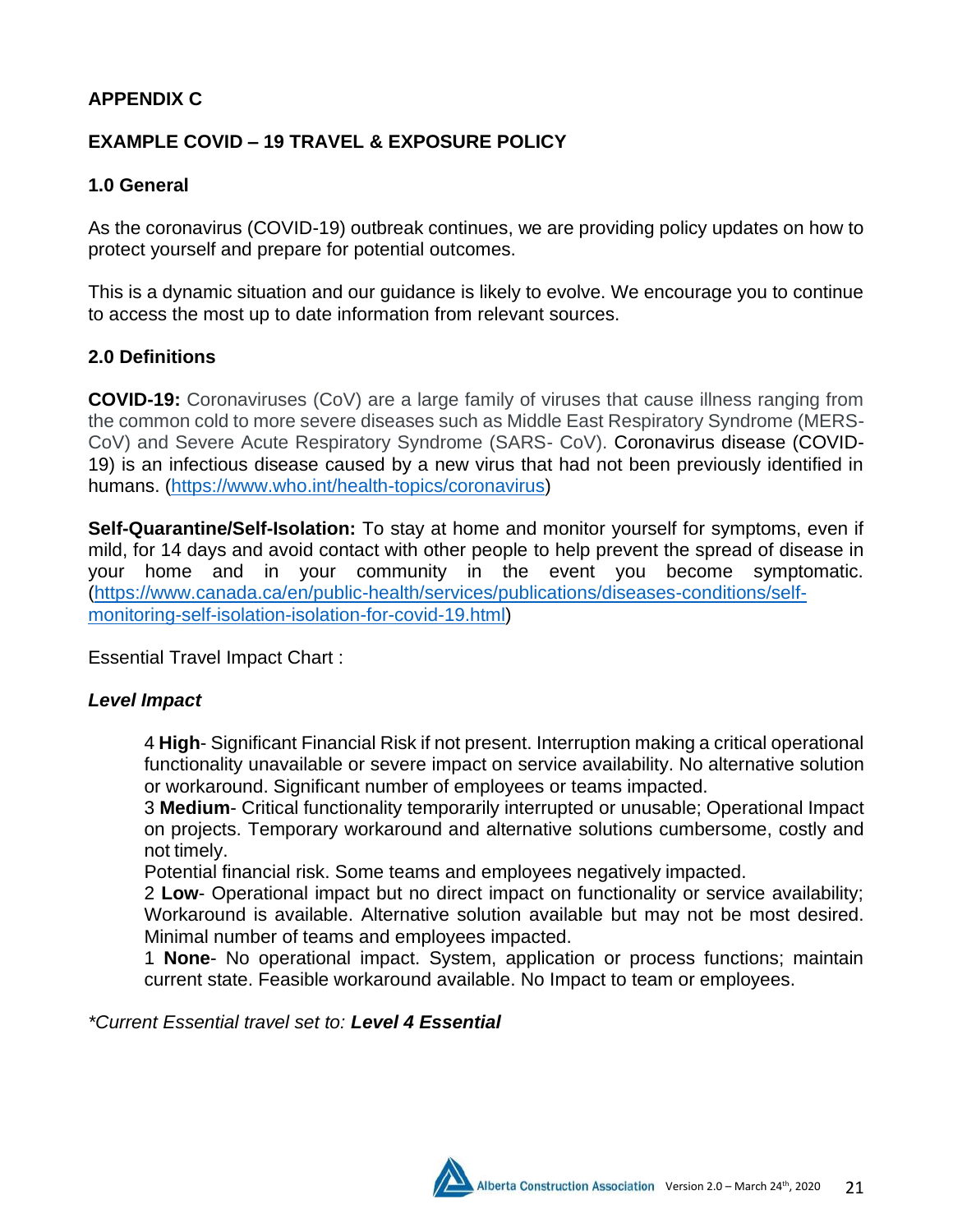# **3.0 Scope**

The Coronavirus (COVID-19) Travel & Exposure Policy is intended to provide guidelines for individuals who have or are planning to travel, including individuals who work or live within close proximity to travellers. In addition, these guidelines apply to individuals who have contracted or have been exposed to someone who has contracted COVID-19.

# **4.0 Policy**

This policy is intended for all employees and Trade Partner employees.

### **4.1 Guideline for Business Travel**

We have established a complete travel restriction on all international business travel.

All \**non-essential* domestic business travel outside of your home metro-area should be suspended for the months of March and April.

All \***essential** domestic business travel must be pre-approved by your supervisor and your Business Unit Vice Presidents.

### **4.2 Guideline for employees returning from an international location, or who cohabitate or have had close contact with someone who has.**

Federal and provincial public health leaders have recommended that all travelers returning to Canada [self-](https://www.canada.ca/en/public-health/services/publications/diseases-conditions/self-monitoring-self-isolation-isolation-for-covid-19.html) [isolate f](https://www.canada.ca/en/public-health/services/publications/diseases-conditions/self-monitoring-self-isolation-isolation-for-covid-19.html)or 14 days. In response to this, all employees must follow Health Canada's recommendation and only return to work after 14 days and if symptom free.

### **4.3 Guideline for hosting visitors from an international location to our projects or offices.**

Clearly communicate to all expected visitors that they are not allowed to visit a worksite or office until they have been back in the country for 14 days from their return and are symptom free. Visitors should also be limited to only those essential for project continuity.

#### **4.4 Guideline for employees exhibiting symptoms of respiratory illness.**

All individuals are required to disclose if they are experiencing symptoms consistent with COVID-19.

If someone is exhibiting symptoms, we should recommend they leave the worksite and advise them to self- isolate and call health link for further advice. If they are exhibiting respiratory distress requiring emergency care, they should go to the hospital.

If the individual has been outside the country in the last 14 days or exposed to someone who has recently tested positive for COVID-19, then they MUST leave the worksite.